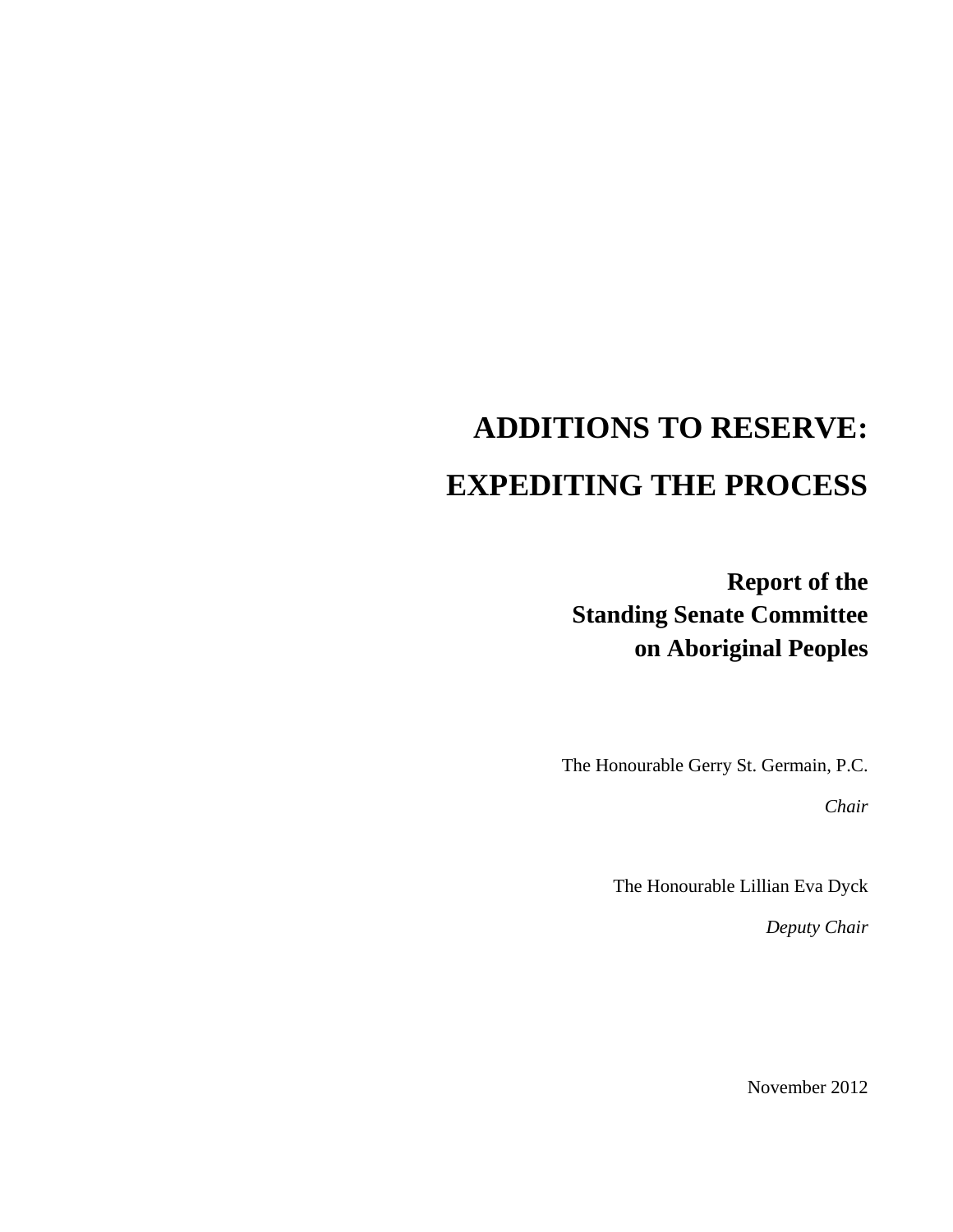*Ce document est disponible en français.* 

 $\overline{\phantom{a}}$   $\overline{\phantom{a}}$   $\overline{\phantom{a}}$   $\overline{\phantom{a}}$ 

Available on the Parliamentary Internet:

 $\bullet$ 

*www.parl.gc.ca*

(Committee Business — Senate —  $41<sup>th</sup>$  Parliament,  $1<sup>st</sup>$  Session)

This report and the Committee proceedings are available online at *www.senate-senat.ca*

Hard copies of this document are also available by contacting the Senate Committees Directorate at 613-990-0088 or at *ABORIG-AUTOCH@sen.parl.gc.ca*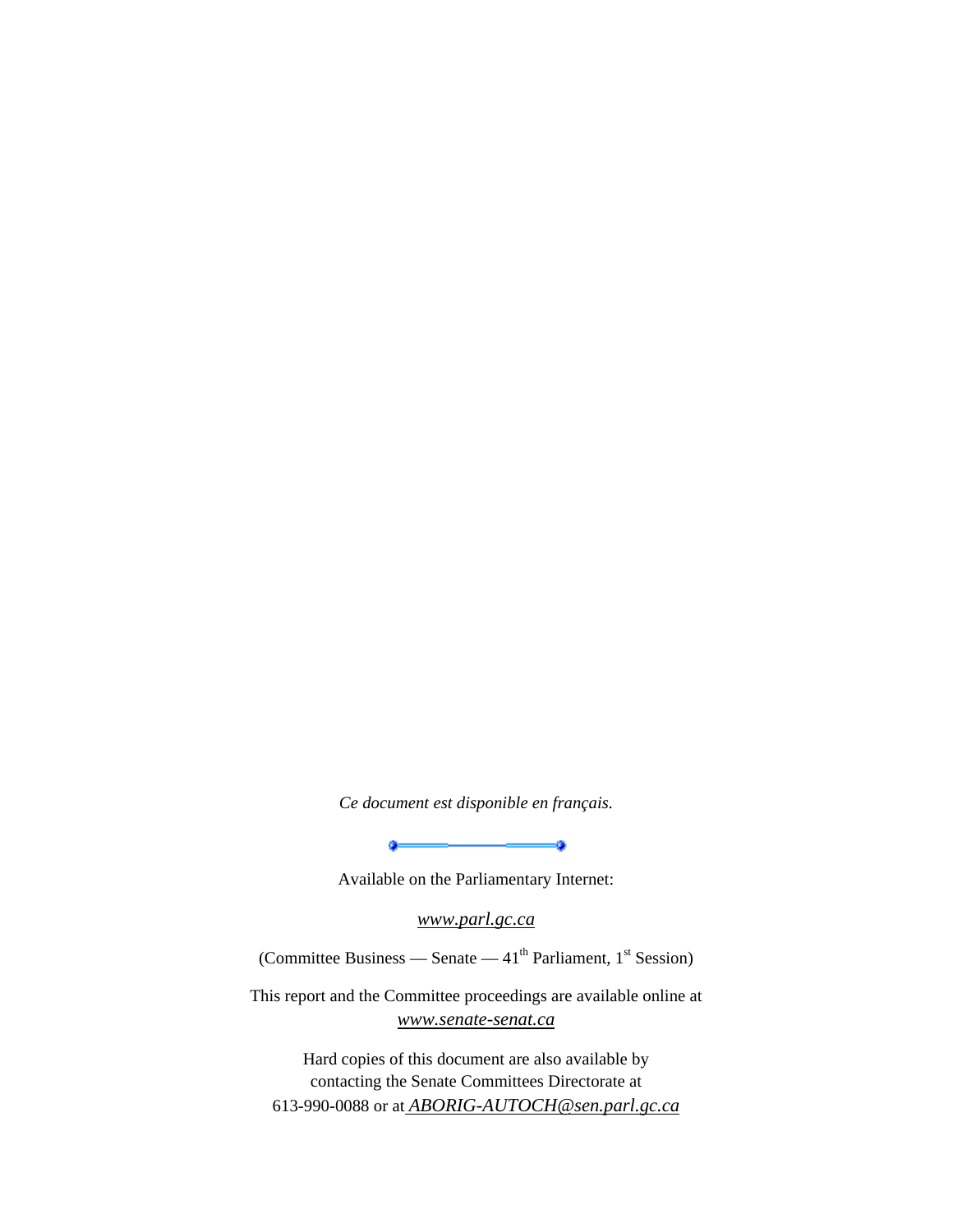# **Table of Contents**

| Article I.     |
|----------------|
| 1.             |
| 2.             |
| a.             |
| $b$ .          |
| C <sub>1</sub> |
| d.             |
| Article II.    |
| 1.             |
| 2.             |
|                |
|                |
| Article III.   |
|                |
|                |
|                |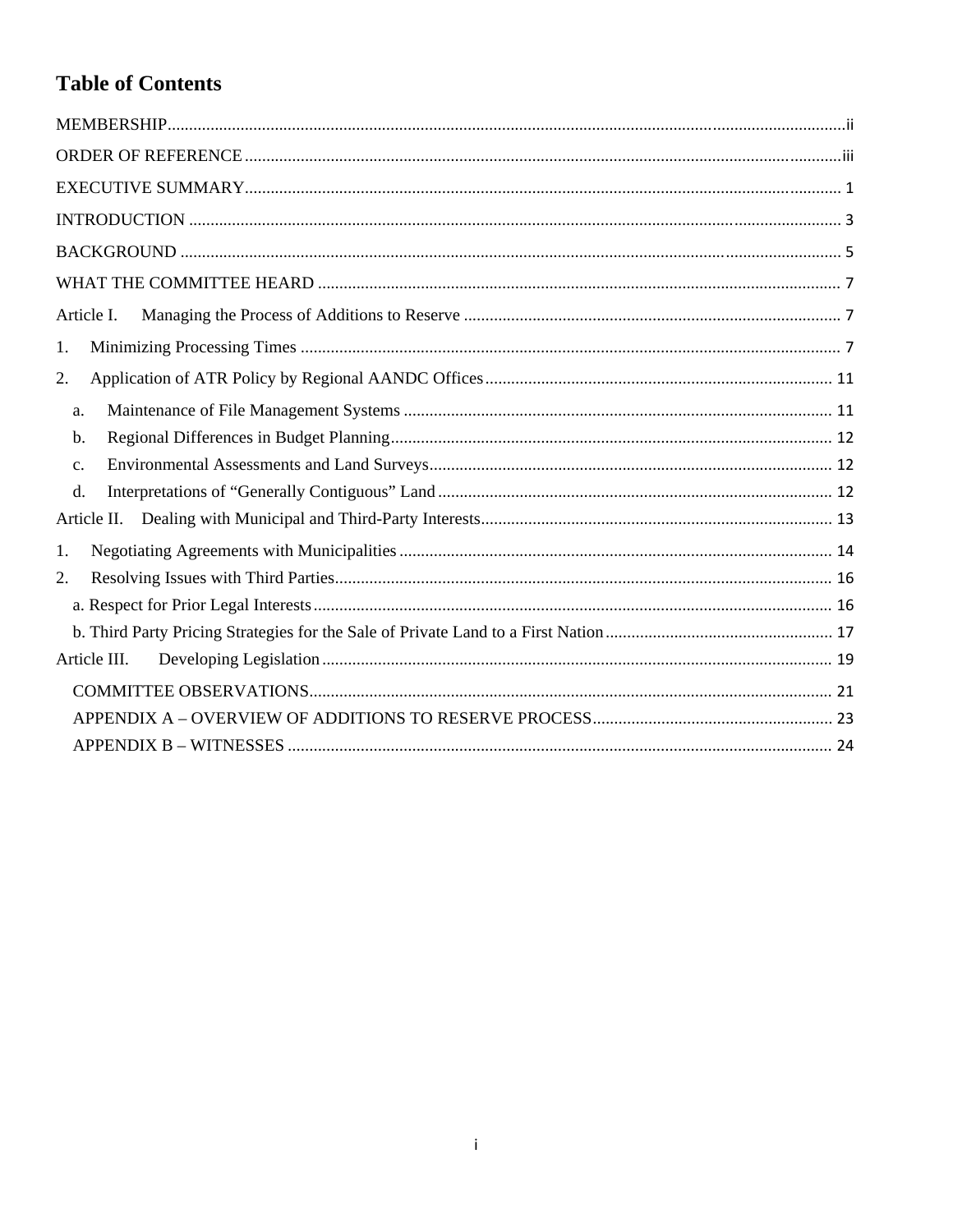# **THE STANDING SENATE COMMITTEE ON ABORIGINAL PEOPLES 41th Parliament, 1st Session**

 $(June 2, 2011 - )$ 

The Honourable Gerry St. Germain, P.C. *Chair* 

The Honourable Lillian Eva Dyck *Deputy Chair* 

and

The Honourable Senators:

Salma Ataullahjan Patrick Brazeau Larry Campbell \* James S. Cowan (or Claudette Tardif) Jacques Demers \*Marjory LeBreton, P.C. (or Claude Carignan) Sandra Lovelace Nicholas Dennis Glen Patterson Nancy Greene Raine Nick G. Sibbeston Charlie Watt Vernon White \*Ex officio members

*Other Senators who have participated in this study:* 

The Honourable Senators Jane Cordy, Jean-Guy Dagenais, Linda Frum, Don Meredith, Jim Munson and Carolyn Stewart Olsen

> *Committee Clerk:*  Marcy Zlotnick

*Analysts from the Parliamentary Information and Research Service of the Library of Parliament:*  James Gauthier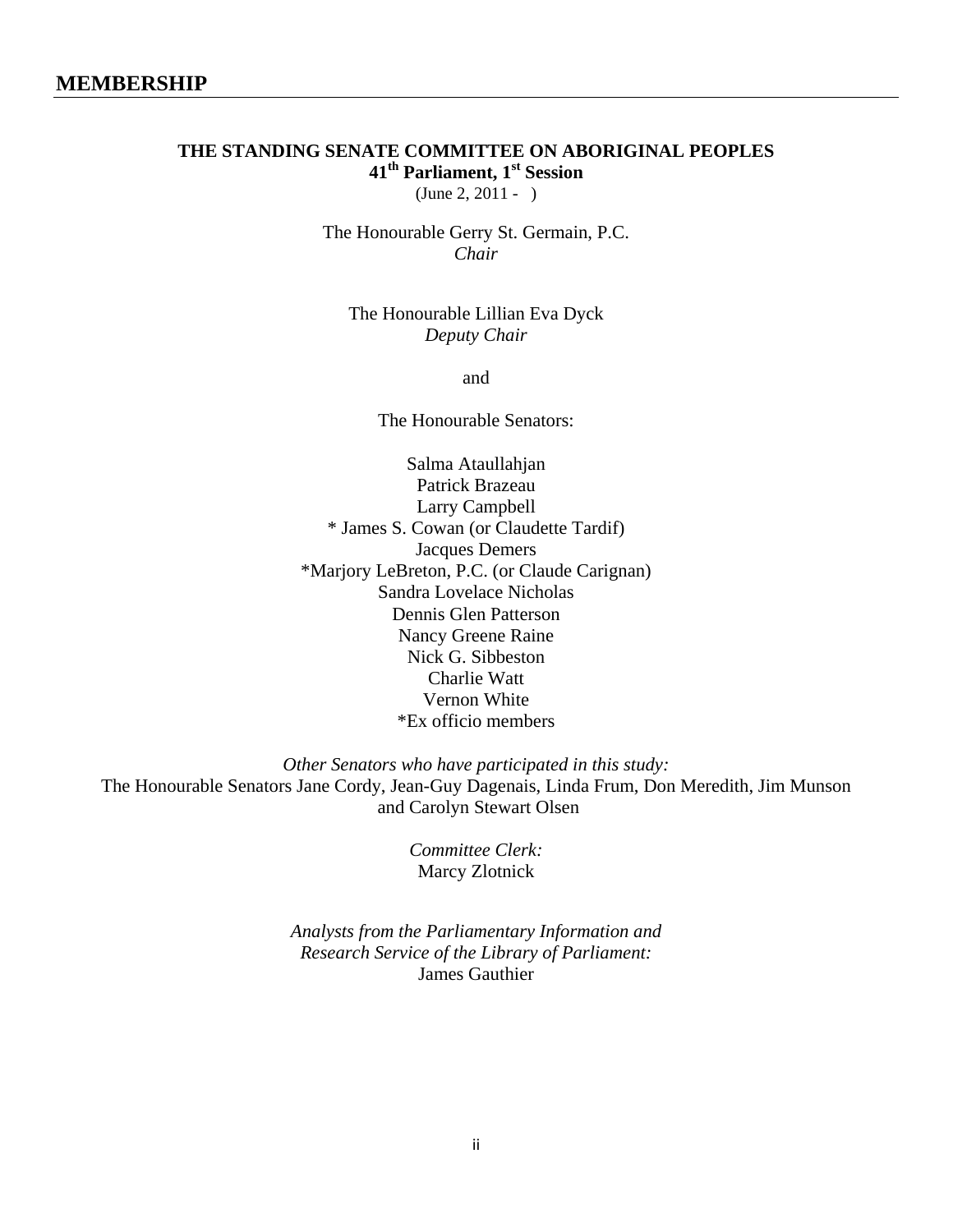Extract from the *Journals of the Senate* of Thursday, June 16, 2011:

The Honourable Senator St. Germain, P.C. moved, seconded by the Honourable Senator Champagne, P.C.:

That the Standing Senate Committee on Aboriginal Peoples be authorized to examine and report on the federal government's constitutional, treaty, political and legal responsibilities to First Nations, Inuit and Metis peoples and on other matters generally relating to the Aboriginal Peoples of Canada;

That the papers and evidence received and taken and work accomplished by the Committee on the subject during the Third Session of the Fortieth Parliament be referred to the Committee; and

That the Committee submit its final report no later than December 31, 2012, and that the Committee retain all powers necessary to publicize its findings until 180 days after the tabling of the final report.

The question being put on the motion, it was adopted.

## Gary O'Brien

*Clerk of the Senate*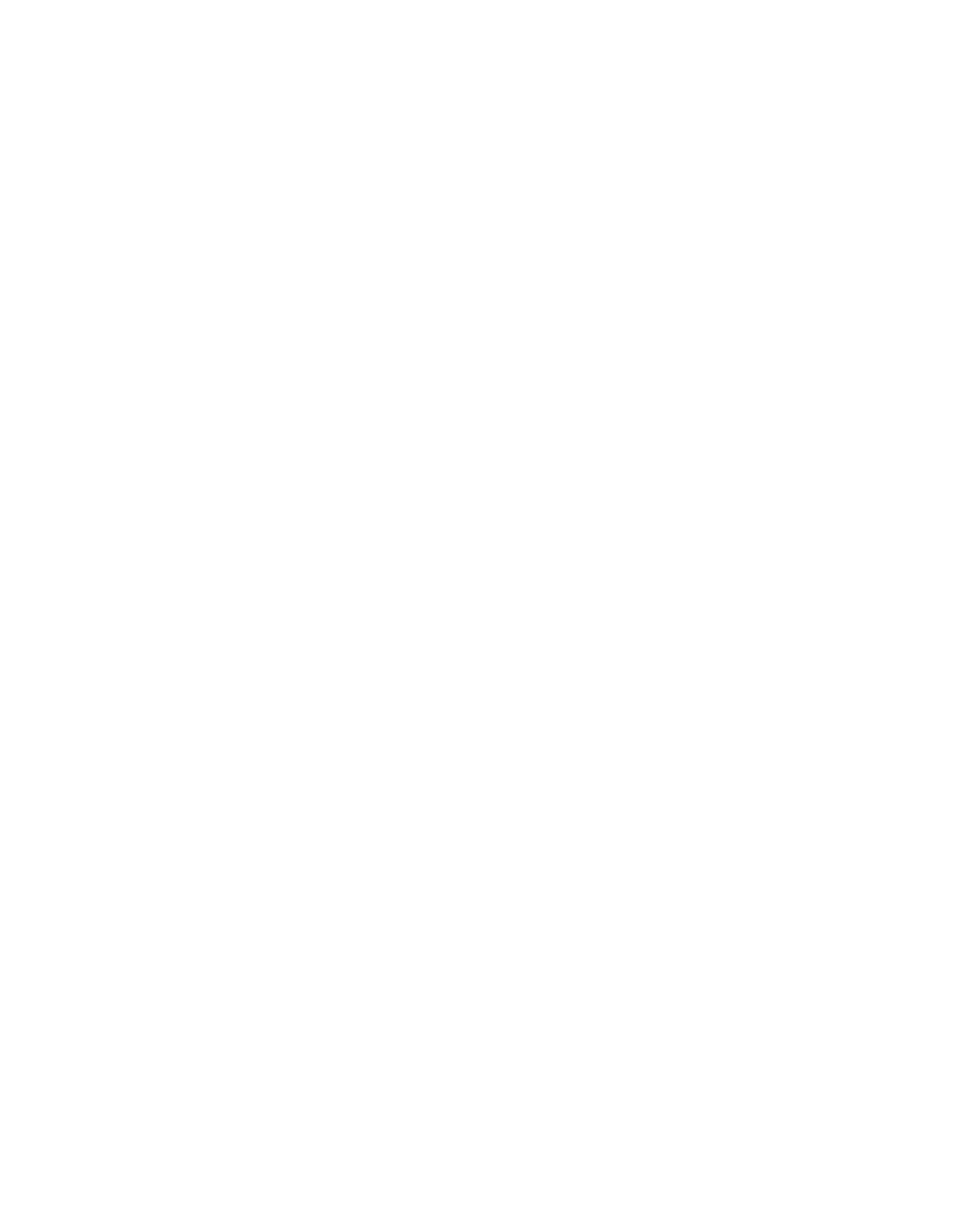#### **EXECUTIVE SUMMARY**

The alienation of land and resources has been a major contributor to the economic marginalization of Aboriginal peoples in Canada. In their appearances before the Committee, many witnesses have noted that, from an economic point of view, access to land and natural resources represents one of the most critical issues faced by First Nations today. This issue has become evident to the Committee through its own previous study of economic development, as well as through many other studies, most notably the Aboriginal Affairs and Northern Development Canada (AANDC) – Assembly of First Nations (AFN) Joint Working Group, established in the fall of 2009 to explore ways to increase the efficiency of the existing Additions to Reserve (ATR) policy and process, and the 1996 Report of the Royal Commission on Aboriginal Peoples, which called for a major redistribution of lands and resources upon which Aboriginal people could rebuild their nations and secure a level of economic self-reliance.

During our investigations into the ATR policy and process, the Committee benefited greatly from the valuable insights of witnesses who appeared during meetings on this important subject. A key message conveyed by virtually all witnesses was that, although some positive change has occurred in recent years, major changes are required to the existing system to better enable First Nations to engage in economic development by facilitating the resolution of their Addition to Reserve (ATR) in a fast and effective manner.

Based on what we heard, the Committee observes that there is an urgent need for the federal government to enhance the existing ATR policy and process by improving AANDC management practices, both nationally and within regional AANDC offices, by improving the effectiveness of dealing with municipal and third-party interests, and by exploring options for supporting First Nations in their negotiations with municipalities and third parties. The Committee is especially concerned with testimony provided by officials of the Office of the Auditor General (OAG) of Canada, who noted that most of its recommendations from a 2005 audit of the ATR policy regarding deficiencies in ATR management systems had not yet been implemented. As well, the Committee is highly concerned with testimony from First Nations witnesses in relation to the predatory pricing strategies of third-party landowners. According to a report tabled with the Committee by the AFN, inflated land values have had negative consequences, including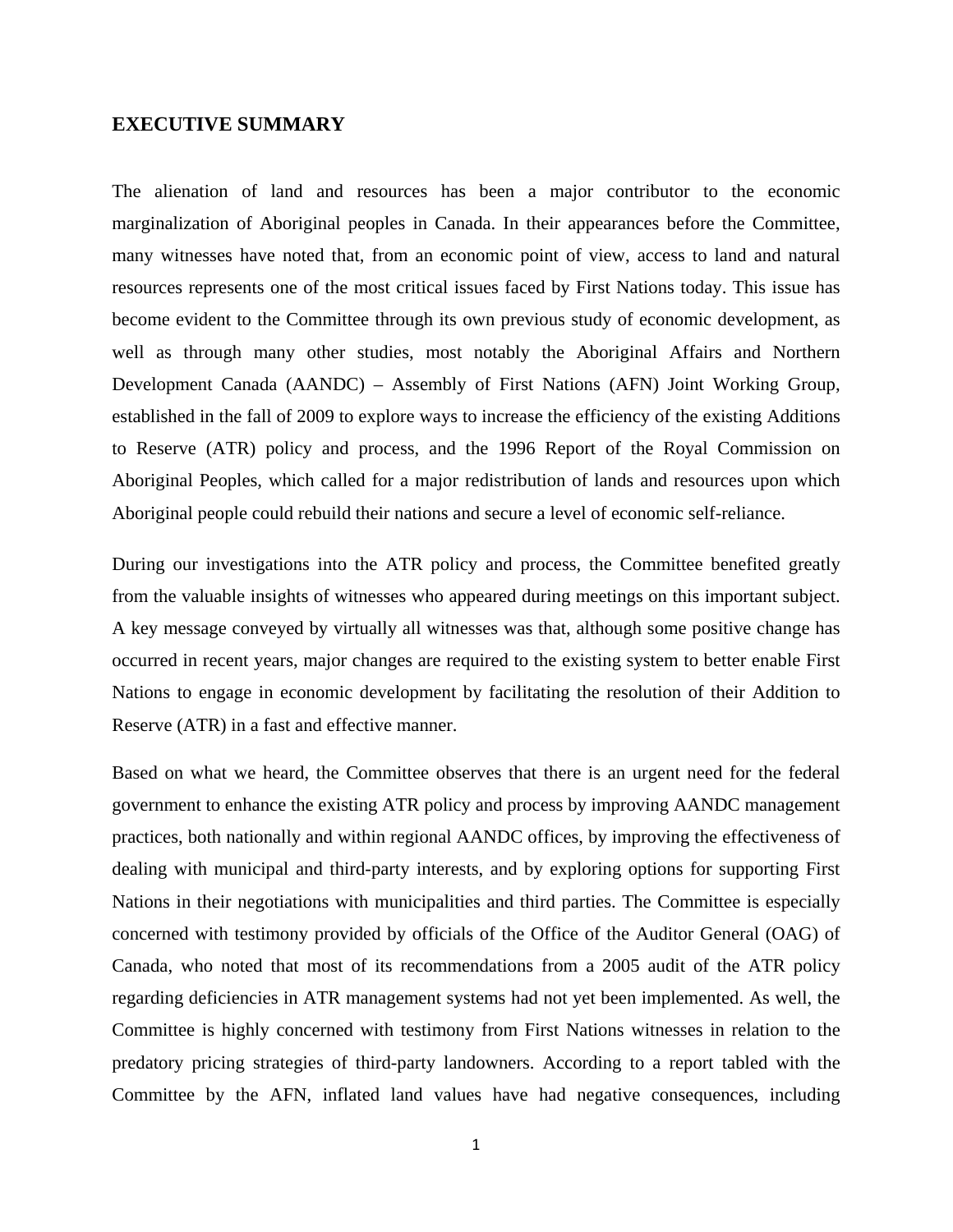"depleting a First Nation's financial resources" and "limiting future purchasing options."<sup>1</sup> The report further indicates that fair market land values "should be independently appraised to mitigate inflated land values as much as possible," and "should be fairly projected into the future."<sup>2</sup> The Committee strongly urges the Government of Canada, working with First Nations and other stakeholders, to address the issues of management systems, predatory pricing, and the many other issues highlighted within this report.

To facilitate the development of a more efficient and effective process for converting land to reserve status through the ATR process, the Committee recommends:

That the Department of Aboriginal Affairs and Northern Development Canada, in collaboration with First Nations through the Joint Working Group, develop and table an action plan before the Committee by 31 March 2013 that establishes clear targets and timelines for implementing agreedupon measures to improve the existing ATR process, and clearly identifies and provides options for resolving areas within the ATR process causing the greatest delays, including legislative or policy options relating to:

- Pre-reserve designations and/or recognition of interests for lands identified by First Nations for conversion to reserve status;
- Support mechanisms, including dispute resolution assistance, to First Nations in their negotiations with municipalities and third parties;
- Identifying best practices and implementing measures to prevent predatory pricing strategies of third-party landowners on the sale of privately held land to First Nations; and
- Streamlining the procedural requirements in relation to the federal ATR policy, including implementing recommendations from the OAG on improving management systems.

The Committee believes that, through the development of this action plan, the federal government would be better equipped to enable transformative change for First Nations peoples in reserve communities and, indeed, for all Canadians.

<sup>&</sup>lt;sup>1</sup> Assembly of First Nations (AFN), report submitted to the Standing Senate Committee on Aboriginal Peoples (the Committee): *Additions to Reserve: Regional Dialogue Forums, Roll-up Report*, March 2012, p. 7.

 $<sup>2</sup>$  Ibid, p. 16.</sup>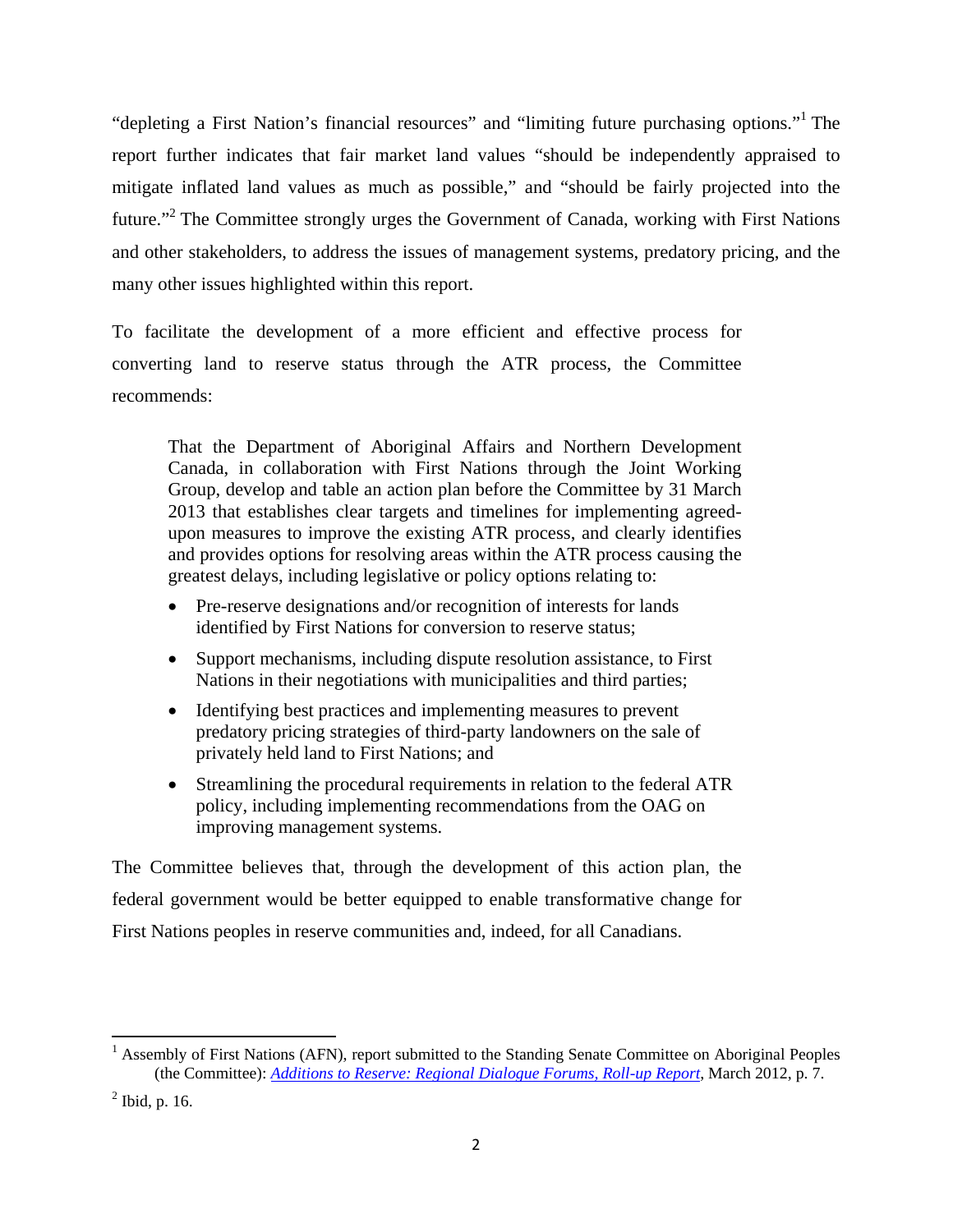#### **INTRODUCTION**

 The alienation of land and resources has been a major contributor to the economic marginalization of Aboriginal peoples in Canada. In their appearances before the Committee, many witnesses have noted that, from an economic point of view, access to land and natural resources represents one of the most critical issues faced by First Nations today.<sup>3</sup> This issue has become evident to the Committee through its own previous study of economic development, $4$  as well as through many other studies, most notably through the Aboriginal Affairs and Northern Development Canada (AANDC) – Assembly of First Nations (AFN) Joint Working Group, established in the fall of 2009 to explore ways to increase the efficiency of the existing Additions to Reserve (ATR) policy and process,<sup>5</sup> and the 1996 Report of the Royal Commission on Aboriginal Peoples, which called for a major redistribution of lands and resources upon which Aboriginal people could rebuild their nations and secure a level of economic self-reliance.<sup>6</sup>

 First Nations organizations and the Government of Canada have recently initiated a process to review the current policy and process of converting land to reserve status through  $ATR$ ,<sup>7</sup> with the goal of making the existing system more efficient and effective. These efforts have been driven by various developments in recent years. Most notably, in November 2007, a Political Agreement between AANDC and the AFN was signed in anticipation of a growing numbers of ATR requests through the impending establishment of the Specific Claims Tribunal.

<sup>&</sup>lt;sup>3</sup> See, for example, Standing Senate Committee on Aboriginal Peoples, *Proceedings*, 1<sup>st</sup> Session, 41<sup>st</sup> Parliament [hereinafter referred to as "*Proceedings*"]: Angus Toulouse, Ontario Regional Chief, Chiefs of Ontario, February 8, 2012; Chief Nelson Genaille, President, Treaty Land Entitlement Committee of Manitoba Inc., and Chief Robert Louie, Chair, First Nations Land Advisory Board, February 14, 2012; Frank Barrett, Principal, Office of the Auditor General (OAG) of Canada, March 7, 2012; and Jody Wilson-Raybould, British Columbia Regional Chief, AFN, April 3, 2012.

<sup>4</sup> See Standing Senate Committee on Aboriginal Peoples, *Sharing Canada's Prosperity – A Hand Up, Not a Handout*, March 2007 (pp. 7, 39-40).

<sup>5</sup> AFN, report submitted to the Committee: *Additions to Reserve: Regional Dialogue Forums, Roll-up Report*, March 2012.

<sup>6</sup> Canada, Report of the Royal Commission on Aboriginal Peoples, 1996, vol. 2, chapter 5, p. 952.

<sup>7</sup> A description of the Additions to Reserve (ATR) policy and process is available through Aboriginal Affairs and Northern Development Canada (AANDC), *Land Management Manual*.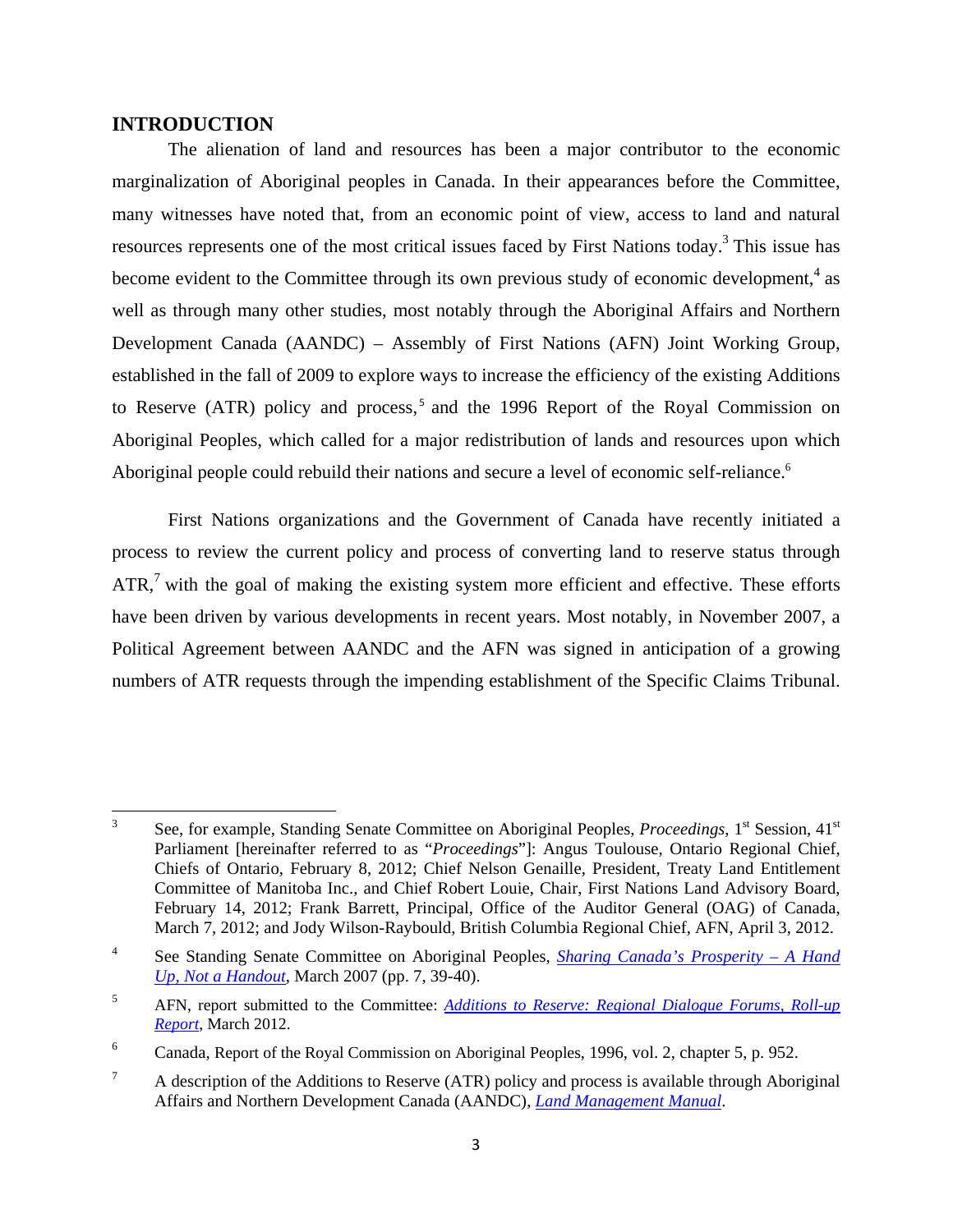Through the Political Agreement, it was agreed that the existing ATR policy would be reviewed.<sup>8</sup>

 The Joint Working Group has recognized the need for streamlining the ATR policy and process to enhance the economic development potential of First Nation reserves. In June 2011, AANDC and the AFN agreed to a Canada-First Nations Joint Action Plan (the Joint Action Plan) to improve the long-term prosperity for First Nations people and all Canadians. Through the Joint Action Plan, both parties agreed to "explore concrete initiatives aimed at unlocking the economic potential of First Nations, including improvements to the additions to reserve policy."<sup>9</sup>

 In December 2011, to provide input into the efforts of First Nations and the Government of Canada to improve the ATR policy and process, the Standing Senate Committee on Aboriginal Peoples (the Committee) agreed to study the topic of Additions to Reserve (ATR). This study, which focuses on the key issues raised by witnesses, forms a part of the Committee's general mandate to examine the federal government's constitutional, treaty, political and legal responsibilities to First Nations, Inuit and Métis peoples and on other matters generally relating to the Aboriginal peoples of Canada. Over the course of five meetings on this topic, held between February 7 and April 3, 2012, eleven organizations provided their input on the challenges and deficiencies within the existing ATR policy and process. Witnesses included First Nations representatives – including those from key communities, public institutions, advocacy groups, and lands managers and advisors – senior federal government officials, and representatives from the OAG.

<sup>8</sup> The *Political Agreement Between the Minister of Indian Affairs and Northern Development and the National Chief of the Assembly of First Nations in Relation to Specific Claims Reform*, signed on November 27, 2007 states:

In situations where a First Nation seeks to re-acquire or replace lands that were the subject of a Specific Claim, the Minister will review with First Nations' policies and practices respecting additions to reserves with a view to ensuring that these policies and practices take into account the situation of bands to which the release provisions of the proposed Specific Claims Tribunal legislation apply. In particular, the Minister will provide priority to additions to reserve of lands affected by the consequences of the release provisions in the legislation or to lands required to replace them.

<sup>&</sup>lt;sup>9</sup> AANDC, "Canada–First Nations Joint Action Plan," News release, June 2011.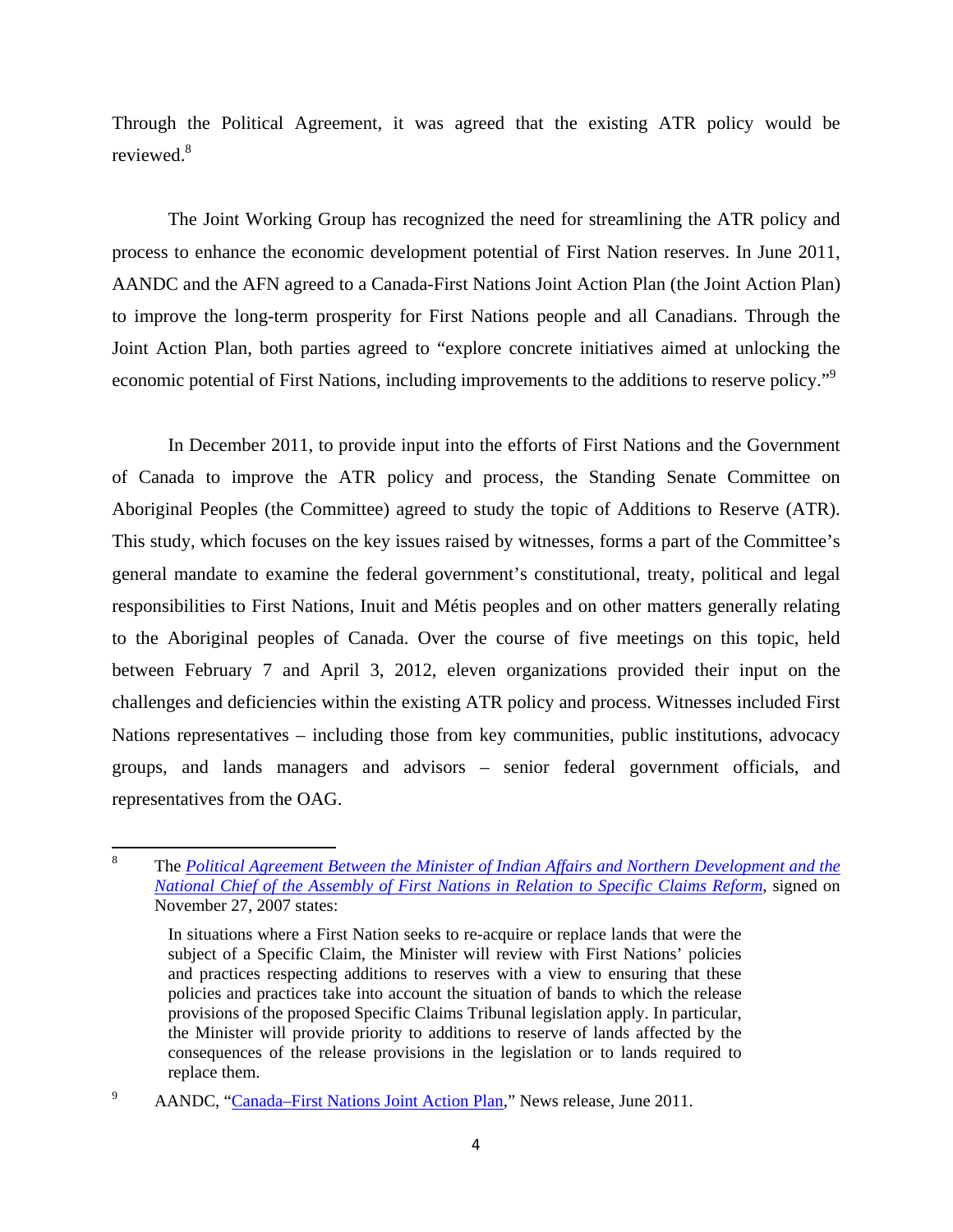### **BACKGROUND**

 The Additions to Reserve process involves either the addition of land to existing reserves or the creation of new reserves.<sup>10</sup> According to the current policy, ATR proposals are for land which is located in the general geographic area of an existing reserve to which services and infrastructure can be extended at little or no cost. New reserve proposals are for lands that are not in the general geographic area of an existing reserve and, as such, are likely to be uncommon as they involve greater costs.

There are currently three policy categories under which a First Nation acquires land:<sup>11</sup>

- 1. *Legal Obligations*, resulting from treaty or claim settlement agreements, court orders, or other legal reasons such as return or exchange of lands expropriated under section 35 of the *Indian Act*; 12
- 2. *Community Additions*, including: community growth creating a need for additional land for housing, schools, community economic projects, or infrastructure enhancements; natural geographic enhancements of the existing reserve land base; or First Nation requests for unsold surrendered land to be returned to reserve status, or to be added as a new reserve; and
- 3. *New Reserves/Other Policy*, which covers all proposals that do not fall within the other categories, such as for new reserves for landless bands, and band relocations (e.g. due to flooding of existing reserve land, etc). AANDC notes that this category is rarely used, as it "requires extensive analysis and 'justification."<sup>13</sup>

 The Government of Canada has noted recently that, to better meet the requirements under the existing ATR policy, the AANDC—AFN Joint Working Group is currently working towards adding a fourth category to the ATR process related to monetary awards of the Specific Claims Tribunal. As some studies on the ATR process have noted, the creation of a fourth ATR category

<sup>&</sup>lt;sup>10</sup> For further details, see: AANDC, *Land Management Manual*, October 2003, Directive 10-1, p. 10.

 $11$  Ibid, pp. 10-14.

<sup>&</sup>lt;sup>12</sup> As described in the AANDC *Land Management Manual* (September 2005, Directive 9-1, p. 7):

While not a requirement of the *Indian Act*, Section 35 is usually used when an expropriating authority has negotiated an arrangement with the First Nation. The First Nation then asks Canada to grant or transfer the land or an interest in the land to the expropriating authority. If granting or transferring a less intrusive or destructive interest in the land can meet the expropriating authority's need for the land, it is the department's obligation to use the less intrusive option...

<sup>13</sup> AANDC *Land Management Manual*, Directive 10-1, October 2003, Ibid, p. 14.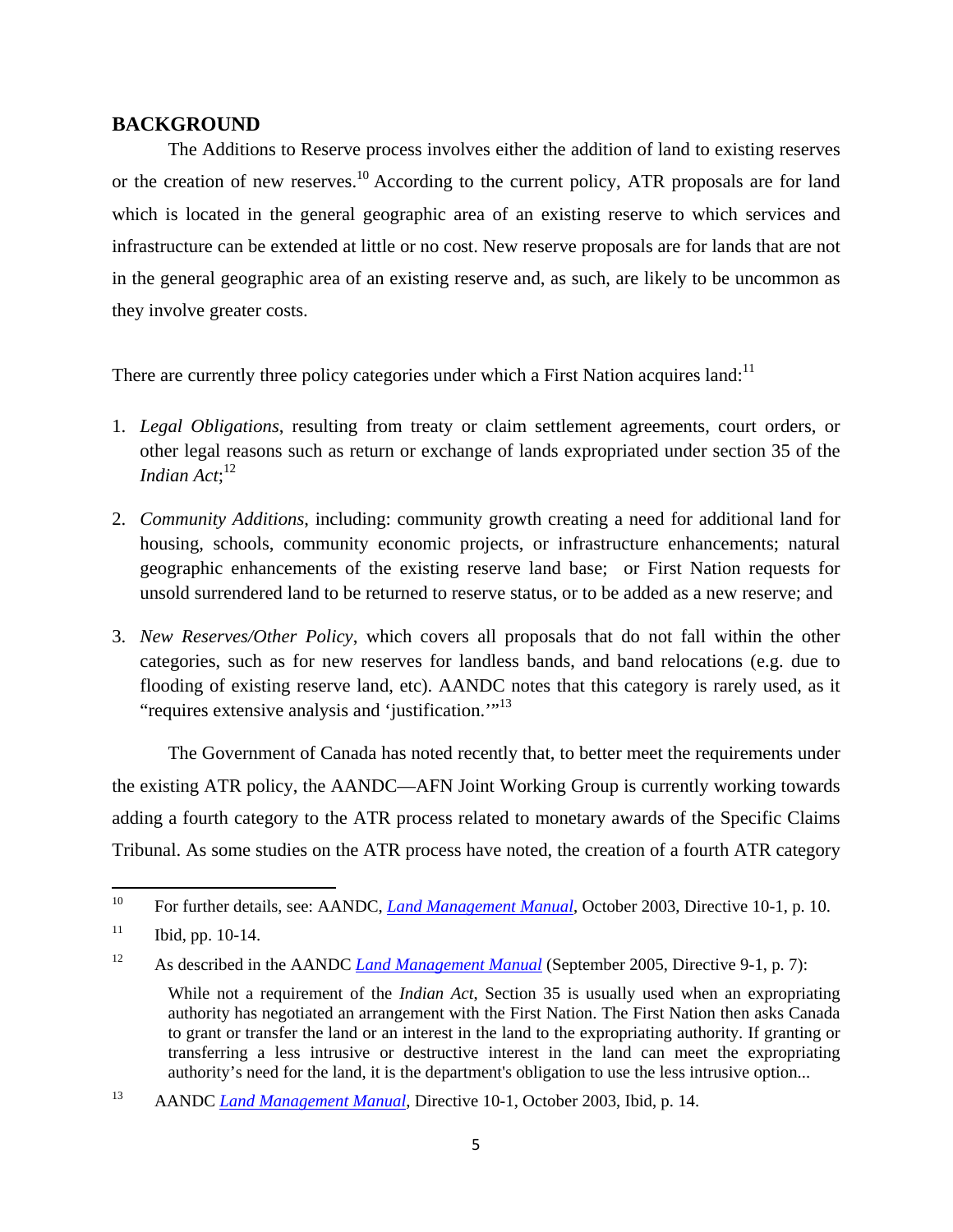is deemed necessary since Tribunal decisions do not fit within existing ATR categories. In particular, Tribunal decisions do not create legal obligations for ATR, nor are they meant to satisfy normal community growth requirements.<sup>14</sup>

The process to be applied in carrying out an ATR for the above categories must satisfy various "site-specific" criteria, depending on the category, as provided within the ATR policy.<sup>15</sup> These criteria include the need to:

- Respect the treaty and Aboriginal rights of other First Nations that may be affected;
- Consult and negotiate within the First Nation communities and with provincial and/or municipal governments (e.g. for land use planning, zoning, tax loss adjustments, etc.);
- Consider financial implications and funding;
- Ensure good title transfer and resolution of third party interests; and
- $\blacksquare$  Undertake environmental assessments.<sup>16</sup>

 The process by which land is added to reserves is set out in AANDC Land and Trusts Services' *Land Management Manual*, and further clarified in a Toolkit<sup>17</sup> developed by the National Aboriginal Land Managers Association, in collaboration with AANDC.

As noted by the OAG, there are three main phases to the ATR process (note: see Appendix A for a more detailed description of these phases):

- Phase 1 includes land selection and (if necessary) purchase of land, which is the responsibility of First Nations. This phase ends with a formal Band Council Resolution (BCR) that transmits the First Nation's proposal on the land selected to the Department and requests that the selected land be added to their reserve;
- Phase II includes, among other things, the completion of the required land surveys and environmental assessments, coordinated by AANDC regional offices; and

 14 See, for example, Warren Johnson, *Additions to Reserve: Discussion Paper (Working Draft)*, New Road Strategies, study commissioned by the AANDC–AFN Joint Working Group, January 18, 2010, p. 12. Cited with permission from the author.

<sup>15</sup> AANDC *Land Management Manual*, Directive 10-1, October 2003, pp. 14-18.

<sup>16</sup> Ibid.

<sup>17</sup> National Aboriginal Land Managers Association, *ATR Toolkit*, First Edition, Version 1.2, January 18, 2010, chapters 3 and 4.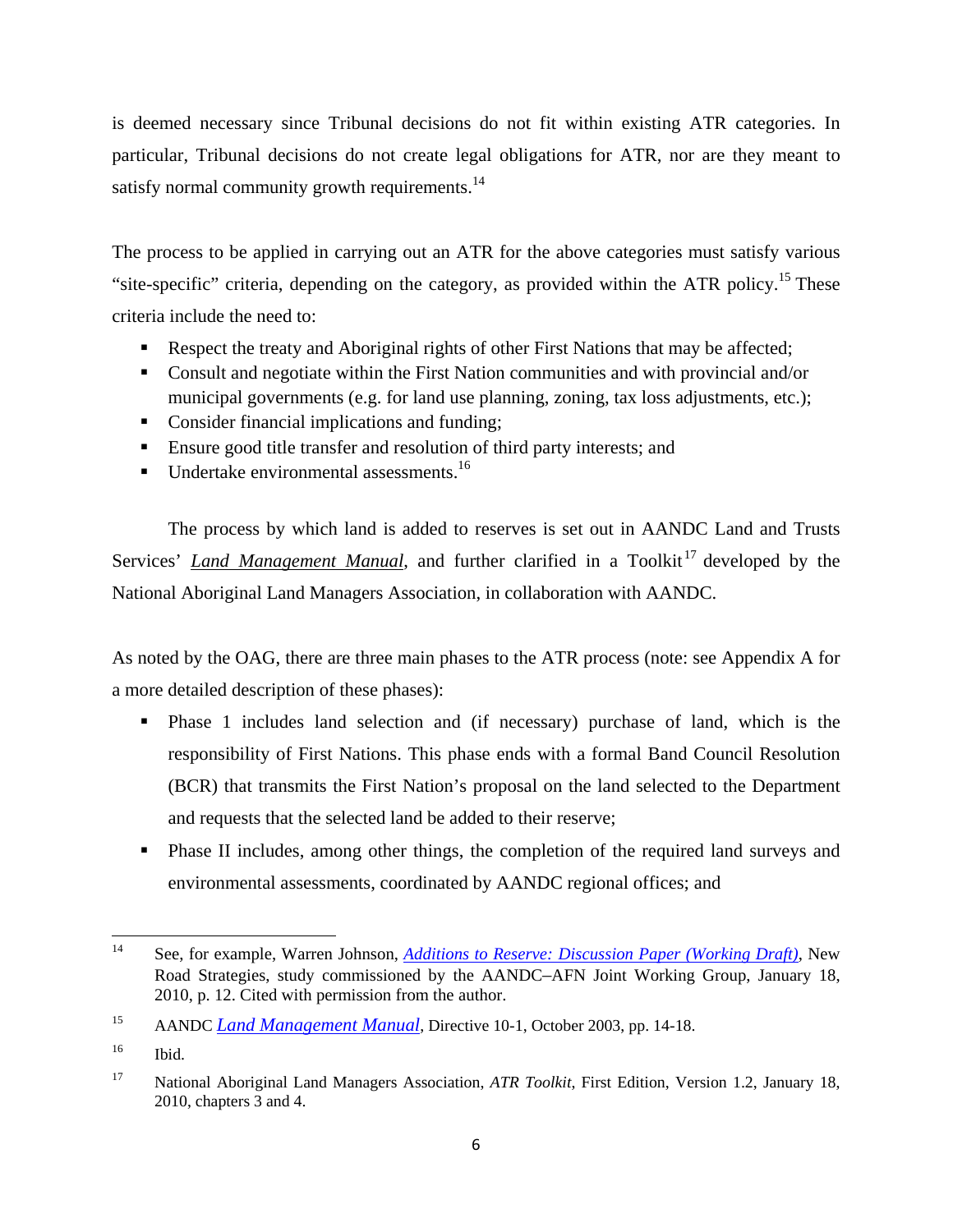Phase III is primarily the responsibility of the Department's head office. It includes seeking approvals through ministerial orders or orders-in-council to convert land to reserve status.<sup>18</sup>

# **WHAT THE COMMITTEE HEARD**

# **Article I. Managing the Process of Additions to Reserve**

## **1. Minimizing Processing Times**

As acknowledged by witnesses through their testimony to the Committee, attempting to disentangle the reasons behind delays in converting land to reserve status is a challenging task. One key issue relates to the management of the ATR process. As explained by Chief Angus Toulouse (Chiefs of Ontario):

The complex process of converting land to reserve requires sustained human and fiscal resources by both the First Nations and… [AANDC]. Unfortunately in the current fiscal environment where everyone is competing for… limited resources, the challenges are mounting. $19$ 

 Representatives from the OAG discussed the findings of two reports on the Treaty Land Entitlement (TLE) process<sup>20</sup> in Manitoba and Saskatchewan – an original audit in  $2005^{21}$  and a

<sup>&</sup>lt;sup>18</sup> See Office of the OAG, "Chapter 4: Treaty Land Entitlement Obligations – Indian and Northern Affairs Canada," *Status Report of the Auditor General of Canada*, March 2009.

<sup>19</sup> *Proceedings*, Angus Toulouse, Ontario Regional Chief, Chiefs of Ontario, February 8, 2012.

<sup>&</sup>lt;sup>20</sup> As explained by the OAG, "Chapter 4: Treaty Land Entitlement Obligations – Indian and Northern Affairs Canada," *Status Report of the Auditor General of Canada*, March 2009:

A Treaty Land Entitlement (TLE) claim arises when a First Nation asserts that the Government of Canada did not provide all of the reserve land promised under an historical treaty signed with the Crown. Once the federal government is satisfied that a First Nation has a valid claim, a settlement is negotiated and set out in a TLE agreement. TLE agreements provide First Nations with the right to select Crown land or with funds to buy private land, or both. These agreements are modern legal commitments that recognize the government's failure to comply with its treaty obligations, an element of which relates to land transfers.

<sup>&</sup>lt;sup>21</sup> OAG, "Chapter 7: Indian and Northern Affairs Canada – Meeting Treaty Land Entitlement Obligations," *Report of the Auditor General of Canada*, November 2005.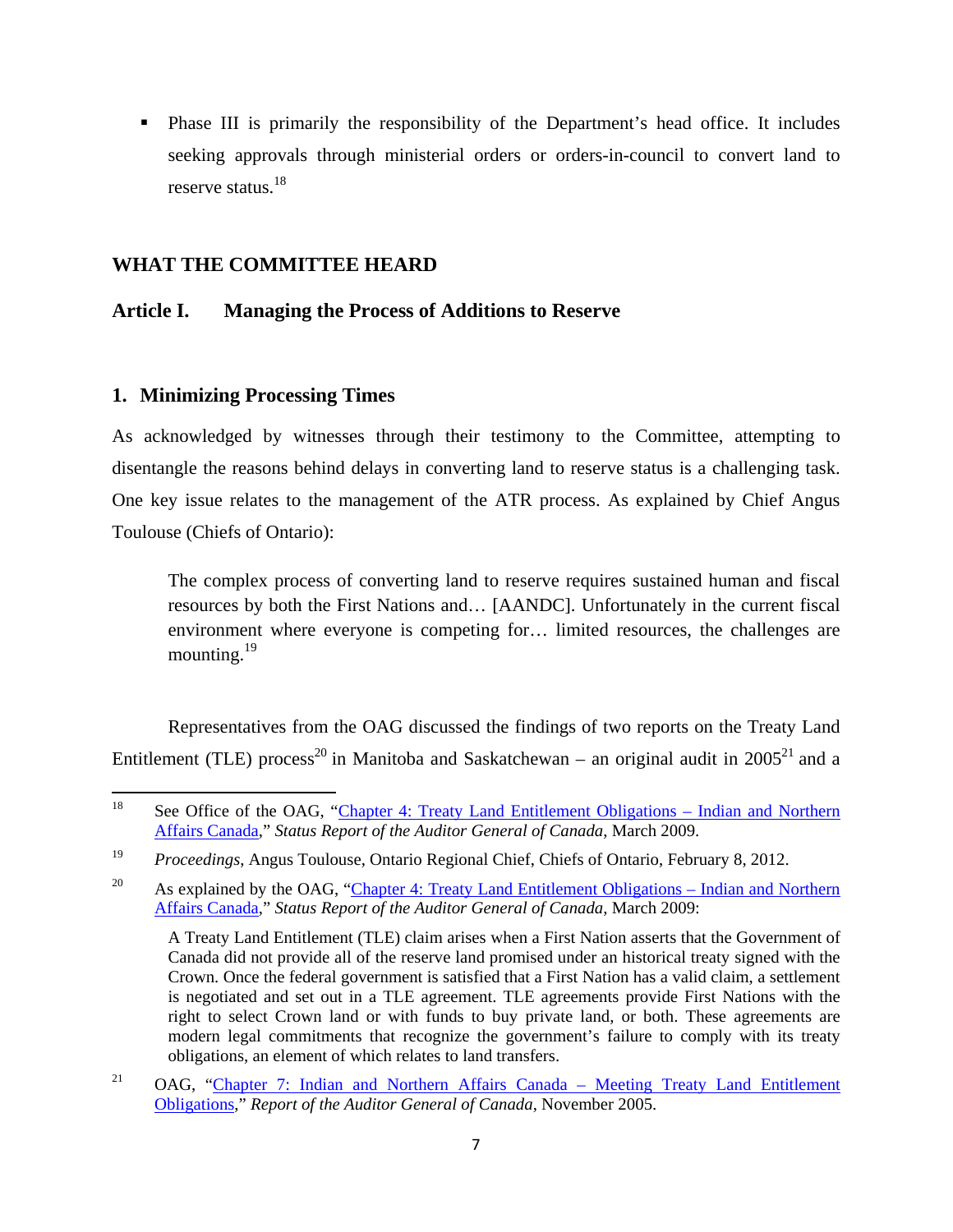follow-up audit in 2009.<sup>22</sup> Although the 2009 audit noted some progress in implementing the ATR policy, such as improvements in communication between AANDC and First Nations, it was highlighted that most of the 2005 audit recommendations regarding deficiencies in ATR management systems had not yet been implemented. As well, it was noted that AANDC had not addressed several underlying weaknesses in its processes for meeting TLE agreements. Jerome Berthelette (OAG) concluded that, "without sustained management to correct the weaknesses we had identified, the department risked being unable to sustain its progress in converting land to reserve status."<sup>23</sup>

 According to current information available from AANDC, there are some 600 First Nations living on more than 2,800 reserves covering over 3 million hectares (about 8 million acres) of land across Canada – an area about the size of Vancouver Island, or roughly equivalent to less than half of the Navajo Nation reservation in the southwest United States.<sup>24</sup> Based on data provided by Natural Resources Canada, 575,000 hectares of land (about 1.4 million acres) have been identified by First Nations through ATR requests since 2005, of which about half (312,283 hectares or 771,339 acres) have been surveyed for conversion to reserve status (see Table 1, page 9). Overall, there has been a greater emphasis on processing ATR requests related to legal obligations, as almost 90% of ATR requests initiated since 2005 have been recorded under this category. While virtually all ATR land descriptions for First Nations in Saskatchewan since 2005 have been completed, less than half of the land selected by First Nations in Manitoba has been surveyed over that same period. $25$ 

<sup>&</sup>lt;sup>22</sup> OAG, "Chapter 4: Treaty Land Entitlement Obligations – Indian and Northern Affairs Canada," *Status Report of the Auditor General of Canada*, March 2009.

<sup>23</sup>*Proceedings*, Jerome Berthelette, Assistant Auditor General, OAG of Canada, March 7, 2012.

<sup>24</sup> Source: AANDC, *Land Management*. Depending on the source, these estimates can vary. For example, Warren Johnson, in his study on *Additions to Reserve: Discussion Paper (Working Draft)* (New Road Strategies, January 18, 2010, p. 3), estimates that there are some 584 First Nations in Canada with reserve land, involving 3,049 reserves distributed nationally, totalling approximately 3.4 million hectares.

<sup>&</sup>lt;sup>25</sup> Some 479,000 acres have been converted to reserve status since the establishment of the Manitoba Treaty Land Entitlement (TLE) agreement in 1997; representing 34% of the total shortfall of 1.14 million acres identified through that 1997 TLE agreement. Source: Brian T. Gray, Assistant Deputy Minister, Earth Sciences Sector, Natural Resources Canada, *Letter to Senator Gerry St. Germain, Chair, Standing Senate Committee on Aboriginal Peoples*, March 2, 2012.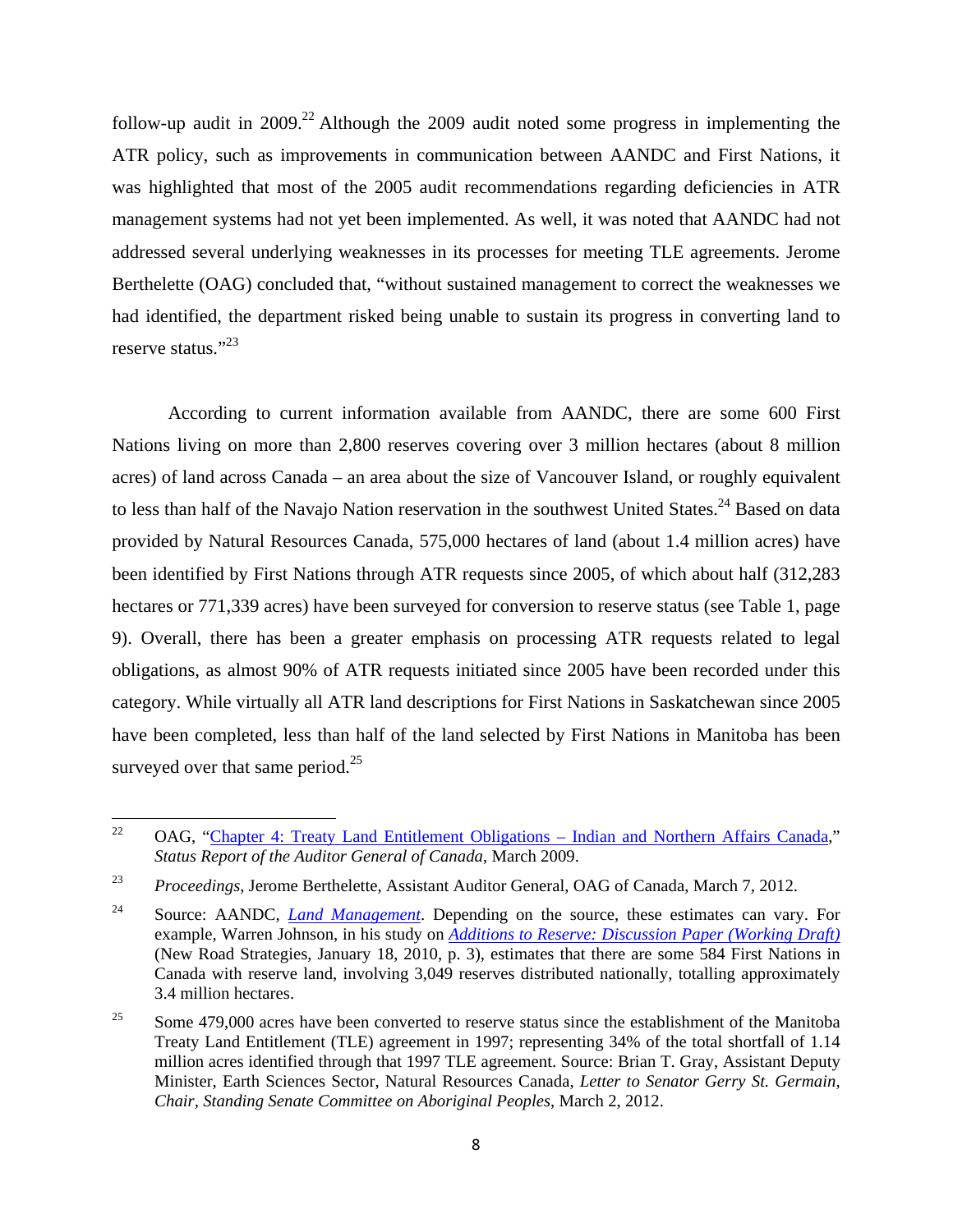|                            |                             | <b>Number of ATR Projects Opened</b> |                                         | <b>Hectares (Area)</b>              |                        |                       |
|----------------------------|-----------------------------|--------------------------------------|-----------------------------------------|-------------------------------------|------------------------|-----------------------|
| <b>Region</b>              | Legal<br><b>Obligations</b> | <b>Community</b><br><b>Additions</b> | <b>New</b><br><b>Reserves</b><br>/Other | <b>Total</b><br><b>ATR Projects</b> | <b>Initiated</b>       | <b>Completed</b>      |
| Atlantic                   | 26                          | 22                                   | $\mathbf 1$                             | 49                                  | 3,240<br>(8,006)       | 2,717<br>(6,711)      |
| Quebec                     | 31                          | 24                                   | $\mathbf{2}$                            | 57                                  | 31,953<br>(78.958)     | 547<br>(1, 351)       |
| Ontario                    | 64                          | 31                                   |                                         | 95                                  | 41,419<br>(102, 349)   | 39,903<br>(98, 560)   |
| Manitoba                   | 374                         |                                      |                                         | 374                                 | 304,266<br>(751, 858)  | 126,141<br>(311, 568) |
| Saskatchewan               | 617                         |                                      |                                         | 617                                 | 112,057<br>(276, 899)  | 112,057<br>(276, 781) |
| Alberta                    | 6                           |                                      |                                         | 6                                   | 70,555<br>(174, 345)   | 22,768<br>(56, 237)   |
| <b>British</b><br>Columbia | 15                          | 62                                   |                                         | 77                                  | 11,555<br>(28, 553)    | 8,150<br>(20, 131)    |
| <b>Total</b>               | 1,133                       | 139                                  | $\mathbf{3}$                            | 1,275                               | 575,000<br>(1,420,000) | 312,283<br>(771, 339) |

#### **Table 1: Additions to Reserve: by Number, Region and Land Area (Since 2005)**

Sources: Natural Resources Canada: Surveyor General of Canada (Natural Resources Canada), *Additions to First Nations Reserves – Land Surveys and Legal Land Descriptions*, Briefing for the Senate Standing Committee on Aboriginal Peoples, January 26, 2012; and Brian T. Gray, Assistant Deputy Minister, Earth Sciences Sector, *Letter to Senator Gerry St. Germain, Chair, Standing Senate Committee on Aboriginal Peoples*, March 2, 2012.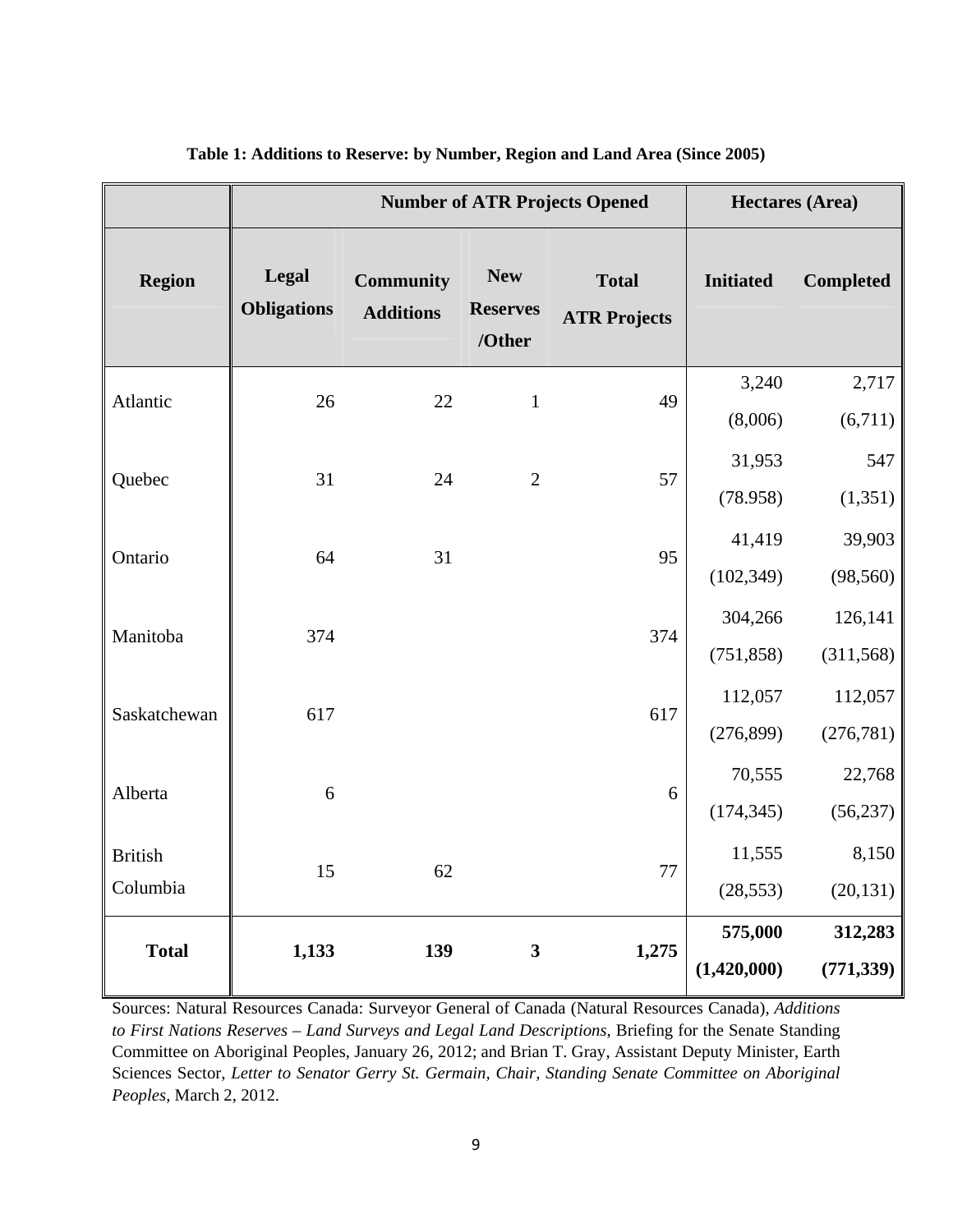In addition to concerns related to the limited number of land selections being completed through ATR, especially in Manitoba, the OAG noted a lack of available information as to whether processing times have been reducing sufficiently in recent years:

For instance, in Manitoba, the department had not developed a plan that outlined how it would manage its operations to process outstanding selections within a reasonable period of time. Furthermore, it had not tracked processing times, and it could not demonstrate that these times had improved over the previous three years. $^{26}$ 

 As well, in the 2005 OAG audit, it had been recommended that AANDC "develop and implement a plan that sets out the explicit steps it would take to process outstanding selections and reduce processing times to two years."<sup>27</sup> While representatives of the OAG were aware that an ATR tracking system had since been developed by AANDC, it was noted that a formal audit had not been conducted.<sup>28</sup>

 Although partial information on progress in processing ATR requests has been provided by the Government of Canada over the course of the Committee's study on ATR, a clear picture of the time required to process ATR transactions across Canada and by region is not currently available. Most First Nations continue to observe delays in the processing of ATR requests by the federal government. As reported by Chief Nelson Genaille (Treaty Land Entitlement Committee of Manitoba Inc.), although the former Minister of Aboriginal Affairs and Northern Development had made a five-year commitment in 2006 to convert a total 600,000 acres of priority TLE land selections to reserve status in Manitoba, to date less than two-thirds have been converted.29

<sup>26</sup> *Proceedings*, Jerome Berthelette, Assistant Auditor General, OAG of Canada, March 7, 2012.

 $27$  OAG, "Chapter 4: Treaty Land Entitlement Obligations – Indian and Northern Affairs Canada," *Status Report of the Auditor General of Canada*, March 2009.

<sup>&</sup>lt;sup>28</sup> Proceedings, Frank Barrett, Principal, OAG of Canada, March 7, 2012.

<sup>29</sup> *Proceedings*, Chief Nelson Genaille, President, Treaty Land Entitlement Committee of Manitoba Inc., February 14, 2012.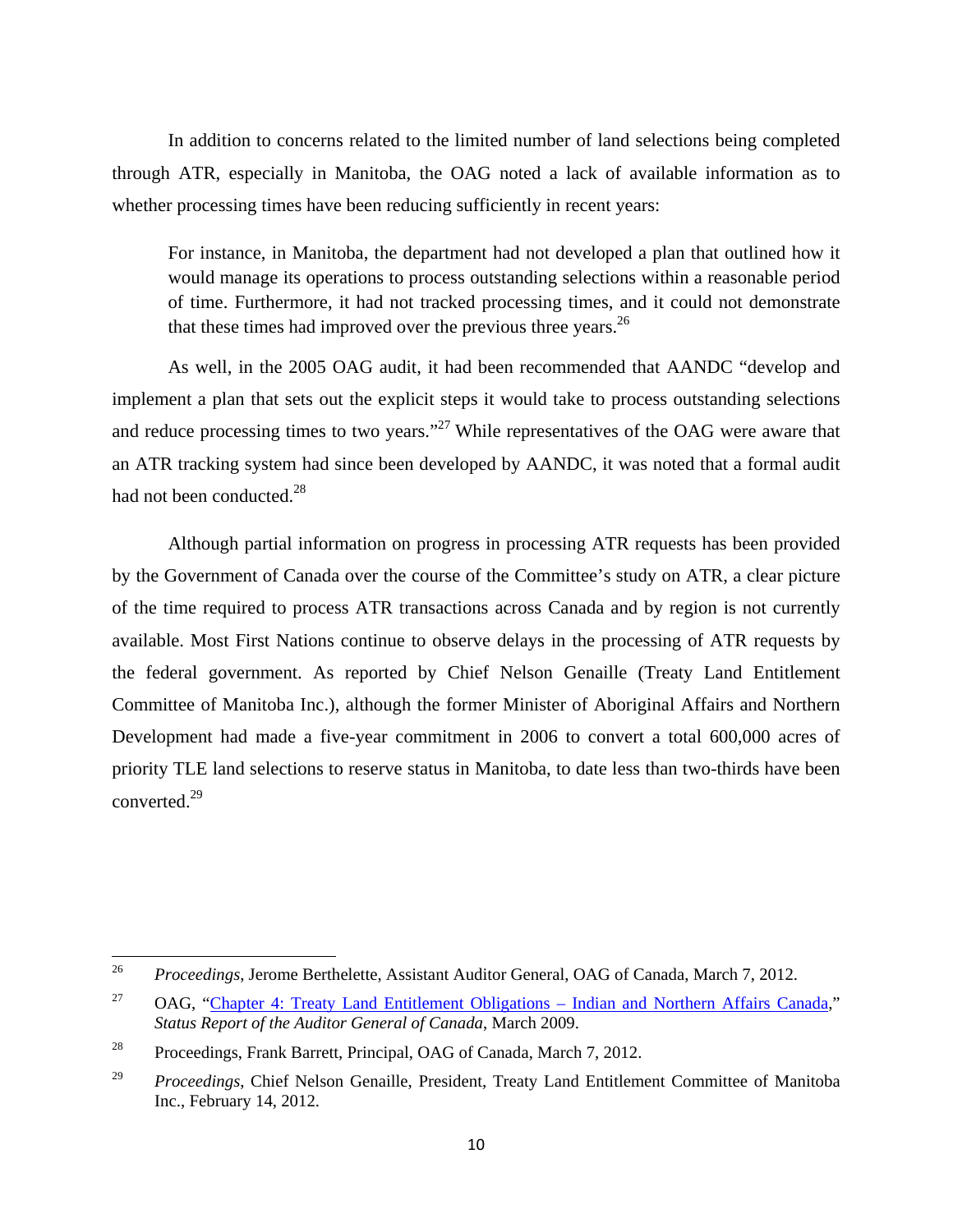#### **2. Application of ATR Policy by Regional AANDC Offices**

 Many witnesses referred to various deficiencies in the management and application of the ATR policy by AANDC officials in the regional offices. In contrasting the situation in Saskatchewan, for example, Chief Angus Toulouse noted that, "First Nations in Ontario must run the gauntlet of an unclear policy and process with much discretion resting in the hands of the federal employees as they interpret the policy on a case-by-case basis."30

 As well, through its 2009 audit, the OAG found that, rather than focus on managing its operations for processing outstanding selections under the respective TLE agreements, the regional AANDC office in Manitoba focused on meeting other short-term priorities.<sup>31</sup> In contrast, the OAG found that the Saskatchewan regional office focused more on directly satisfying its obligations related to ensuring minimum required reserve acres under the TLE agreement within that province. $32$ 

 The most significant issues identified by witnesses included the maintenance of file management systems, the ability of AANDC regional officers to allocate their budgets effectively, the financial burden faced by First Nations in working with AANDC through the ATR process, resource requirements related to environmental site assessments (where required)<sup>33</sup> and land surveys, and varying interpretations of "generally contiguous" land.

#### **a. Maintenance of File Management Systems**

<sup>30</sup> *Proceedings*, Angus Toulouse, Ontario Regional Chief, Chiefs of Ontario, February 8, 2012.

<sup>&</sup>lt;sup>31</sup> OAG, "Chapter 4: Treaty Land Entitlement Obligations – Indian and Northern Affairs Canada," *Status Report of the Auditor General of Canada*, March 2009.

<sup>32</sup> Ibid**.**

<sup>33</sup> According to ATR policy, as specified in the AANDC *Land Management Manual* (Directive 2-5, pp. 35-38; and Chapter 12, pp. 1-27), an Environmental Site Assessment (ESA) must be conducted on all lands requested by a First Nation for additions to reserve, where a federal department is: granting an interest in land; performing a regulatory duty; providing financial assistance; or recommending that the Governor in Council perform a regulatory duty. One exception to the ESA requirement can occur in the case where an ATR request does not include a project proposal for the intended use of the land by the First Nation.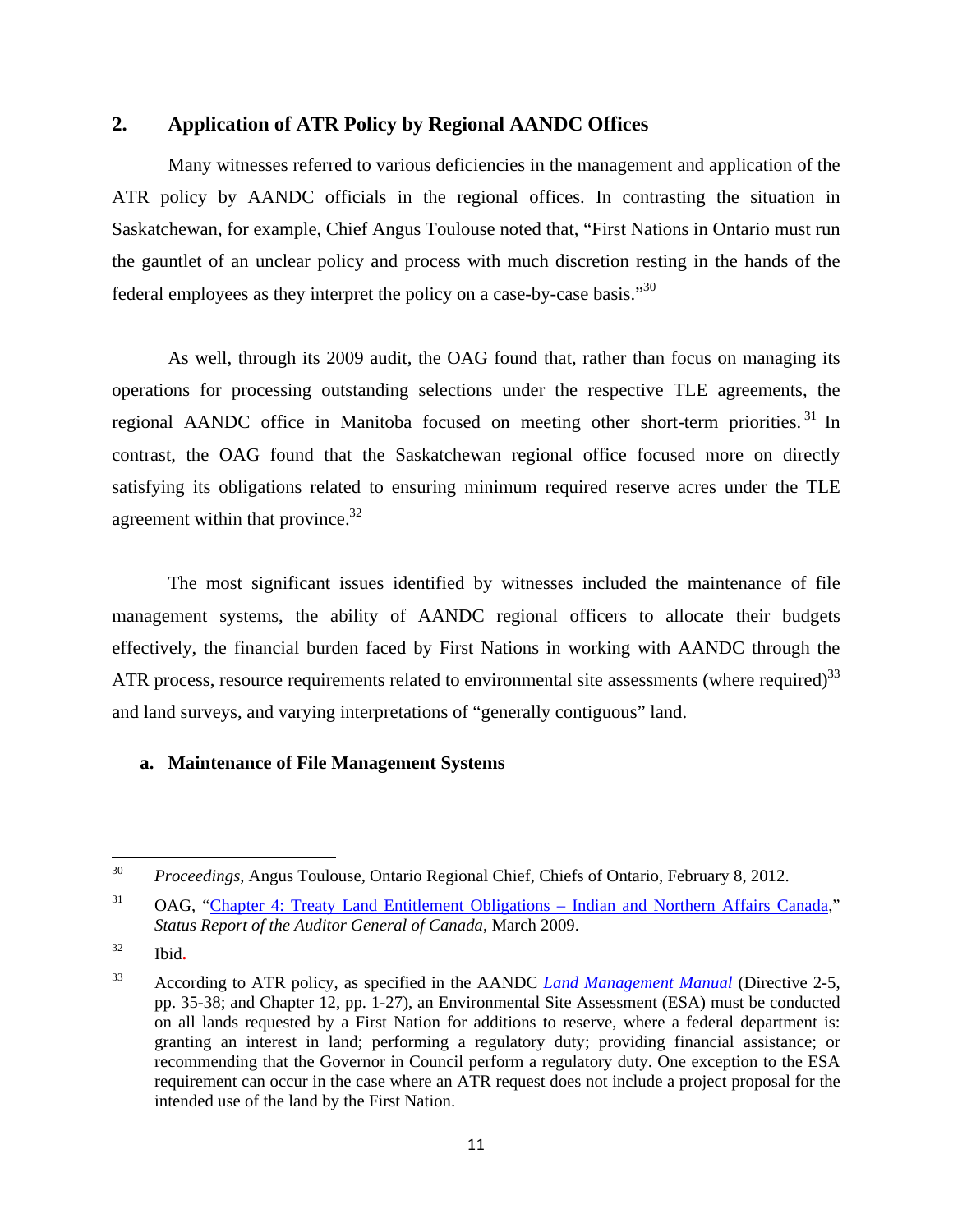Commenting on the different ATR file management systems present in Manitoba and Saskatchewan, Frank Barrett (OAG) stated that First Nations in Saskatchewan appeared to have a better relationship with the regional offices and were more familiar with the officials. In the Manitoba office, it was not "nearly as amicable a relationship. There was not as much knowledge back and forth."34

#### **b. Regional Differences in Budget Planning**

 In relation to differences across regions in budget planning, Chief Angus Toulouse explained that regional offices are in control of the majority of the ATR processes, however First Nations "have no assurance that the regions have created any systematic prioritizing of the ATR budgetary needs."35 Similar concerns were expressed by Kathleen Lickers (AFN), who noted that "[t]he inability to coordinate the timing and decision-making with the budgetary needs strategically, within the region, leaves everyone with this continuous uncertainty."<sup>36</sup>

#### **c. Environmental Assessments and Land Surveys**

 Many First Nation representatives noted that delays in the completion of surveys and environmental assessments in some regions often occur due to a shortage of qualified personnel or lack of federal funding. These costs can grow if the land selection is located within remote areas. In a submission from the AFN, it was noted in particular that AANDC does not reimburse First Nations who undertake their own ESA, unless it forms a part of a TLE Framework agreement.<sup>37</sup> Moreover, even when ESA and survey costs are covered by AANDC through an ATR, witnesses note that this funding is often either insufficient or can be delayed as AANDC will only provide funding once all third party interests are resolved.<sup>38</sup>

#### **d. Interpretations of "Generally Contiguous" Land**

<sup>34</sup> *Proceedings*, Frank Barrett, Principal, OAG of Canada, March 7, 2012.

<sup>35</sup> *Proceedings*, Angus Toulouse, Ontario Regional Chief, Chiefs of Ontario, February 8, 2012.

<sup>36</sup>*Proceedings*, Kathleen Lickers, External Legal Advisor, Assembly of First Nations, April 3, 2012.

<sup>37</sup> AFN, report submitted to the Committee: *Additions to Reserve: Regional Dialogue Forums, Roll-up Report*, March 2012. As noted in that report, in the Atlantic region, this applies to lands within 50 kilometres of a reserve, while in British Columbia land within 70 kilometres is eligible.

<sup>38</sup> *Proceedings*, Jody Wilson-Raybould (British Columbia Regional Chief), and Kathleen Lickers (External Legal Advisor), Assembly of First Nations, April 3, 2012.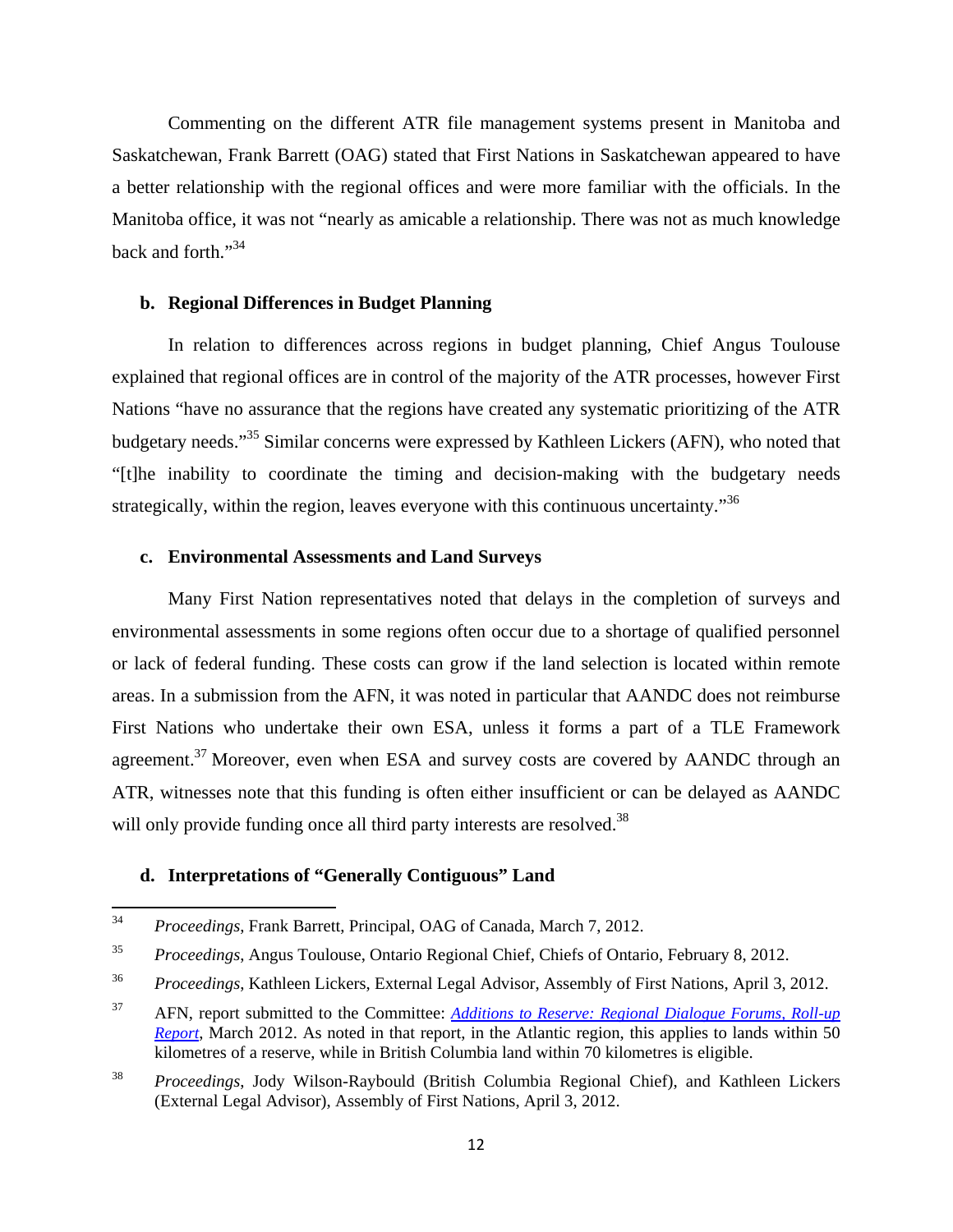Witnesses referred to differences in the definition of "generally contiguous" land across regional AANDC offices for purposes of deciding what parcels of land are eligible for conversion to reserve status.<sup>39</sup> It was noted that, while First Nations conducting an ATR request through legal obligations can negotiate the geographic area of the potential ATR lands with federal and provincial governments, First Nations applying outside of a treaty land entitlement (TLE) process (e.g. mainly through category 2: community additions) must adhere to a definition of "contiguous land" that may differ across regional AANDC offices, depending on that office's interpretation of the ATR policy. As stated by Chief Angus Toulouse, "… a strict interpretation of 'generally contiguous' may mean the First Nation has nowhere to grow either because there is no available land to annex to an existing reserve or land values are so high that the First Nation cannot afford to grow."40

#### **Article II. Dealing with Municipal and Third-Party Interests**

In addition to deficiencies in the management of the ATR process leading to delays in the conversion of land to reserve status, First Nations witnesses expressed concerns regarding the lack of support from the federal government when trying to resolve municipal and/or third party issues. For their part, federal government officials generally considered issues related to dispute resolution among First Nations, municipalities and/or third parties as beyond the control of the Government of Canada. As noted by Margaret Buist (AANDC) in reference to these challenges:

… negotiations have to take place for the purchase [of private land by a First Nation], which can take several years. Once the land is selected by the First Nation, they need to go through their political process, and a band council resolution is required… most of the delay in ATRs happens before it gets into the department... Often, before they get in the door, it has been five to ten years.<sup>41</sup>

<sup>39</sup> For example, see *Proceedings*: Angus Toulouse, Ontario Regional Chief, Chiefs of Ontario, February 8, 2012;

<sup>40</sup> Ibid.

<sup>41</sup> Senate, Standing Committee on Aboriginal Peoples, *Evidence*, 7 February 2012 Margaret Buist, Director General, Lands and Economic Development, Aboriginal Affairs and Northern Development Canada).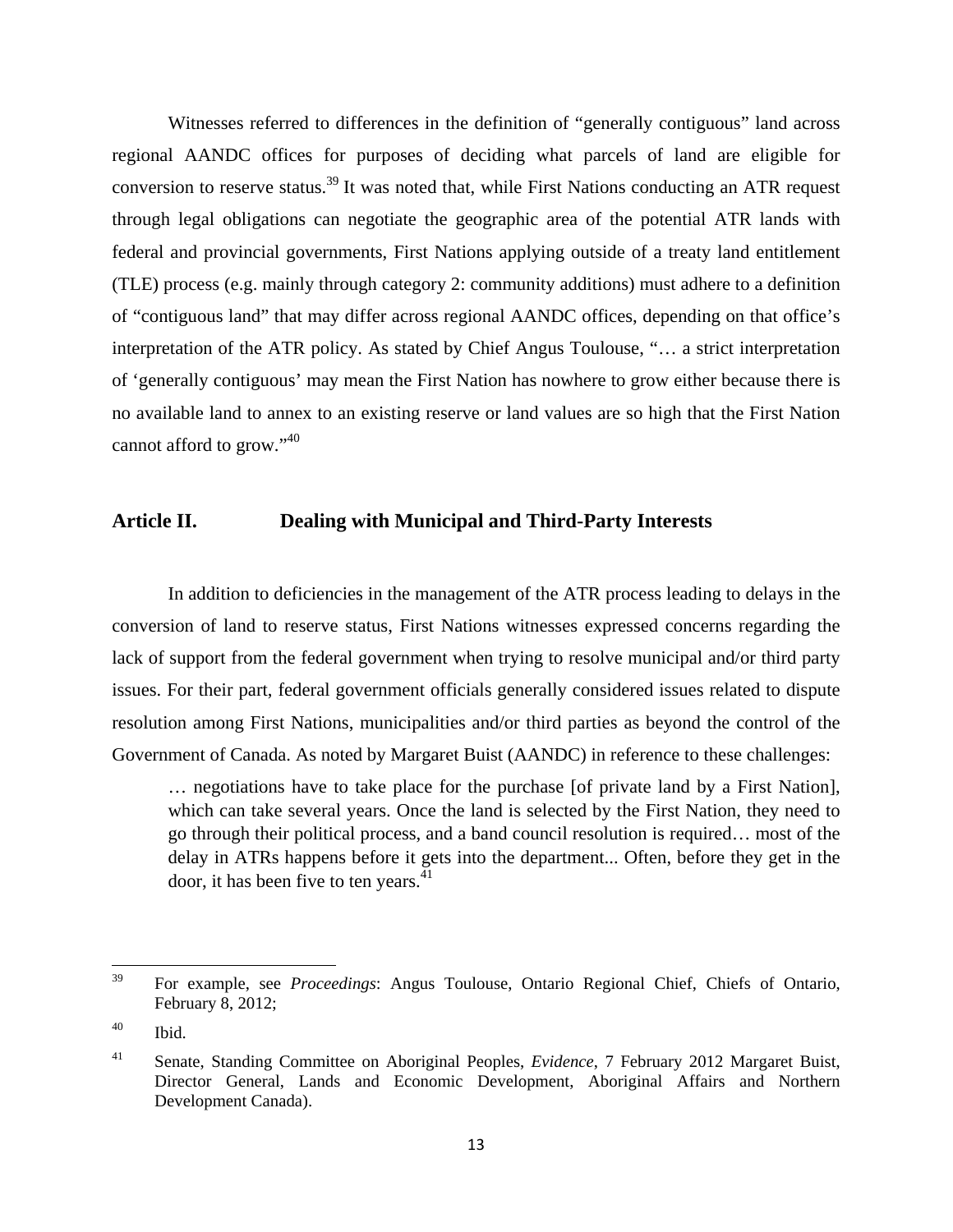To shed some light on these issues, this section presents some of the major challenges faced by First Nations through the ATR process in dealing with municipal and third-party interests.

#### **1. Negotiating Agreements with Municipalities**

 When land selected by a First Nation for conversion to reserve status is within a municipality, in addition to the requirement that First Nations pay property taxes on any purchased land until such time as the ATR is completed, federal ATR policy requires that First Nations negotiate agreements with municipal governments. These agreements can include joint land use planning; by-law harmonization; compensation for tax loss; and compensation for basic municipal services such as sewage, water, and hydro. Many witnesses agreed that these negotiations can cause extensive delays, and that this problem can be exacerbated if a municipality is not entering into these negotiations in good faith. As stated by Jody Wilson-Raybould (AFN): "[w]hile the current policy clearly does not give a municipality a veto over ATR, they can often stall the advancement of ATR, giving municipalities, in a sense, de facto veto." $42$ 

 Both Chief Angus Toulouse, and Gordon Bluesky (National Aboriginal Lands Managers Association) noted that the ATR process puts the onus on First Nations to settle these interests prior to land conversion. In particular, reference was made to the frustration of being put "… in a position where they [First Nations] are trying to negotiate agreements and settling issues and interests on properties that are not even under their jurisdiction yet."<sup>43</sup>

For many witnesses, the costs involved with purchasing land and paying fees to municipalities until that land is converted to reserve status serves as an additional barrier to engagement in the ATR process. For example, Chief Nelson Genaille spoke of his community's

<sup>42</sup> *Proceedings*, Jody Wilson-Raybould, British Columbia Regional Chief, Assembly of First Nations, April 3, 2012. Similar comments were provided by Angus Toulouse, Ontario Regional Chief, Chiefs of Ontario, February 8, 2012.

<sup>43</sup> *Proceedings*, Gordon Bluesky, Director, National Aboriginal Lands Managers Association, February 14, 2012.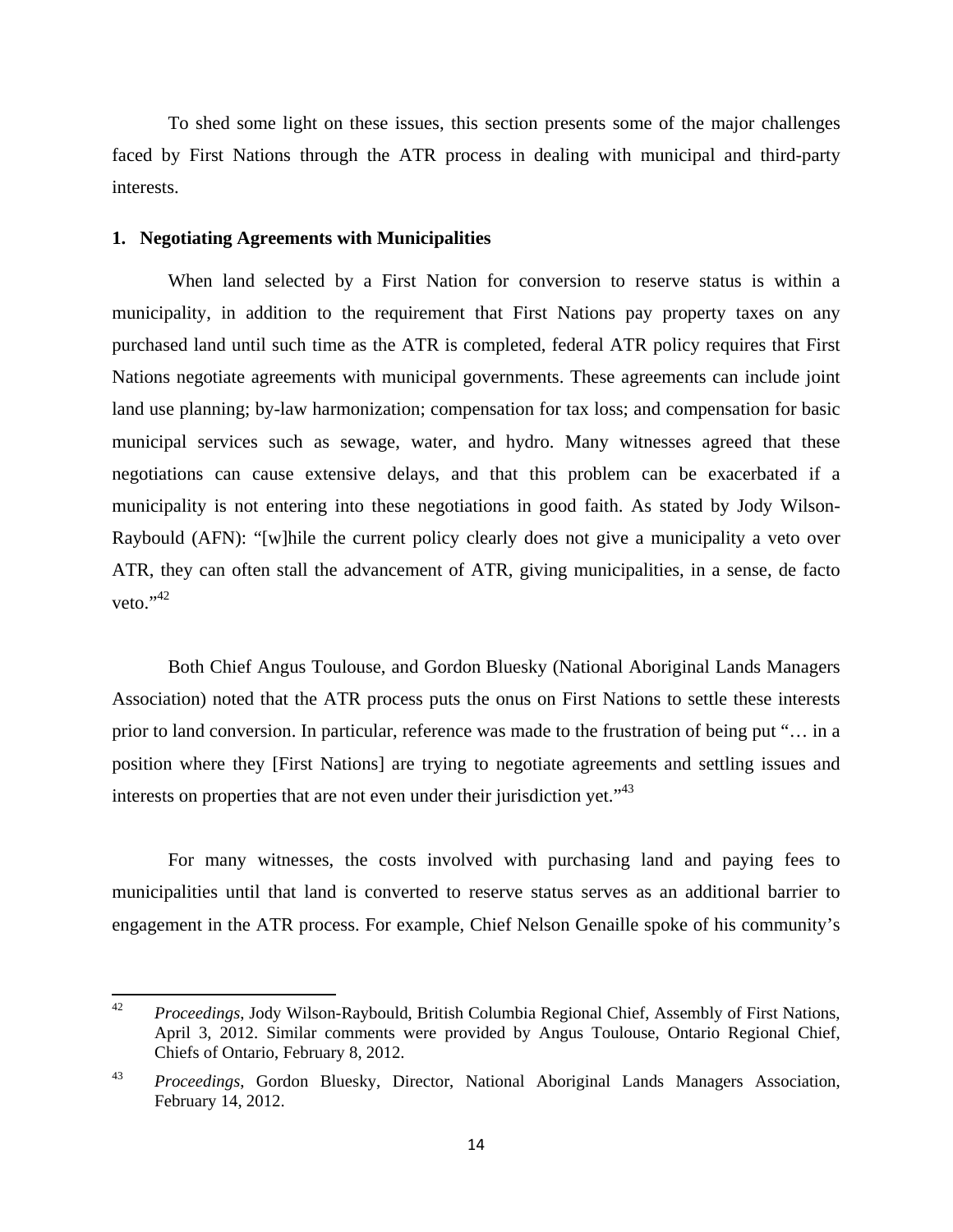challenges in trying to facilitate economic development while paying property taxes on land selected through their TLE agreement that has yet to be converted to reserve status:

… my community keeps telling me, 'Let us buy more land so that we can get into economic development.' I keep telling them that we have two pieces of property that were bought in 2006 and 2008. How can I look to buying more land when my First Nation is paying taxes for the land we just bought? It is a Catch-22.<sup>44</sup>

 Many First Nation representatives questioned the requirement under ATR to negotiate tax loss adjustments with municipalities. In particular, it was noted that, under ATR policy, tax loss adjustments require First Nations to pay municipality fees to compensate foregone municipal taxes (e.g. school taxes, etc.). First Nations generally consider this requirement as a form of double taxation, as reserve communities generally provide their own municipal-like services, such as the on-reserve school system. As stated by Chief David Meeches: "…we have to address the municipal taxes that we have been paying since [the purchase of the land] and establishing municipal service agreements with those municipalities whose services we will never use."<sup>45</sup>

 As noted by AANDC, municipalities have expressed concerns related to the burden imposed on them for losing their tax base through an  $ATR<sup>46</sup>$  In response, Chief Jody Wilson-Raybould stated that any tax loss for municipalities through an ATR: "… pales in comparison to the benefits that will accrue by supporting First Nations and establishing a viable land base for them."47 This view is supported by various external studies on urban reserves, especially for First Nation reserve communities in Saskatchewan.<sup>48</sup> Although it is not known with certainty to what

<sup>44</sup> *Proceedings*, Chief Nelson Genaille, President, Treaty Land Entitlement Committee of Manitoba Inc., February 14, 2012.

<sup>45</sup> *Proceedings*, David Meeches, Chief, Long Plain First Nation, February 8, 2012. Similar comments were provided by other witnesses. See, for example, *Proceedings*, Angus Toulouse, Ontario Regional Chief, Chiefs of Ontario, February 8, 2012.

<sup>46</sup> For example, see: *Proceedings*, Margaret Buist, Director General, Lands and Environmental Development, AANDC, February 7, 2012

<sup>47</sup> *Proceedings*, Jody Wilson-Raybould, British Columbia Regional Chief, Assembly of First Nations, April 3, 2012.

<sup>48</sup> For example, see the paper by Evelyn Peters, *Urban Reserves*, National Centre for First Nations Governance, August 2007.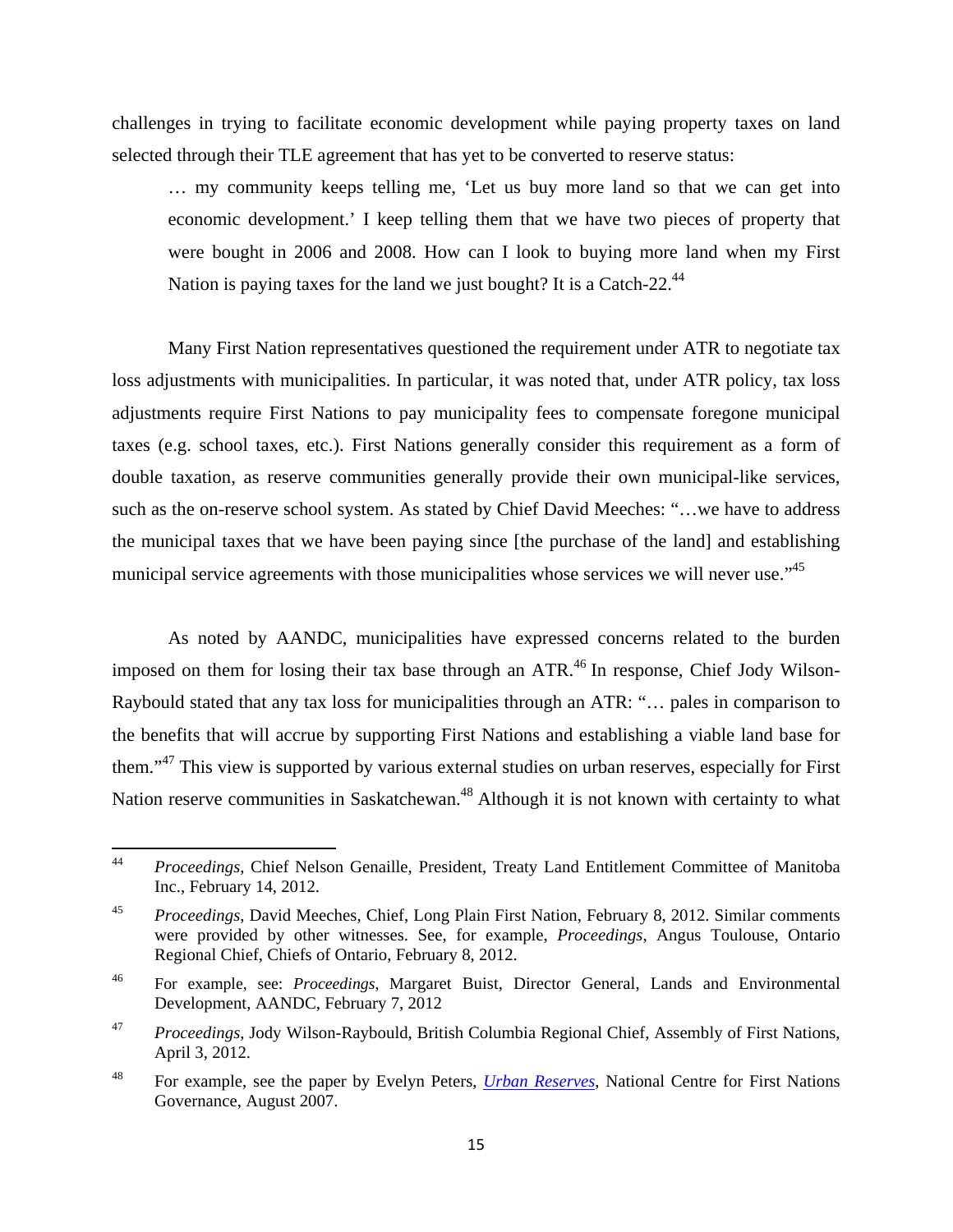extent First Nation-owned businesses on urban reserves might be more or less successful than those in non-reserve urban areas, these studies point to various success stories such as the Muskeg Lake Cree Nation urban reserve. At the time of conversion to reserve status in 1988, this parcel of land within the municipality of Saskatoon was essentially a vacant lot. Today, it has been noted that this reserve has developed into a thriving business centre, which has generated "millions in revenue" and employs about 300 Aboriginal people.<sup>49</sup>

 To better support First Nations in meeting their obligations related to municipal tax payments and tax loss adjustments, the AFN, in a report submitted to the Committee, has suggested that negotiations should be held with the federal government to arrive at an agreement on fair reimbursement of this cost. As an alternative solution, the AFN pointed to the current process under the Saskatchewan TLE Framework Agreement, in which a clear tax loss compensation formula is specified, and strict timelines are required for finalizing land conversions to minimize First Nations' costs related to paying municipal property taxes (i.e. the federal government is required to take over the payment of property taxes to municipalities if an ATR is not resolved within 75 days).<sup>50</sup>

#### **2. Resolving Issues with Third Parties**

 As acknowledged by essentially all witnesses, lengthy negotiations can often occur when unresolved third-party interests exist for First Nation land selections and purchases. This problem occurs most frequently in urban areas, as much of this land is typically privately owned, but can also occur in rural or remote areas in relation to private interests in mineral or mining rights. More generally, third party interests can occur when there are unresolved issues related to utility easements or rights-of-way, existence of leases on the land, or private ownership of subsurface rights, etc.

#### **a. Respect for Prior Legal Interests**

<sup>49</sup> Saskatchewan Chamber of Commerce, *Background Paper—Urban Reserves*, June 2008.

<sup>50</sup> For more information, see: AFN, report submitted to the Committee: *Additions to Reserve: Regional Dialogue Forums, Roll-up Report*, March 2012; and Evelyn Peters, *Urban Reserves*, National Centre for First Nations Governance, August 2007.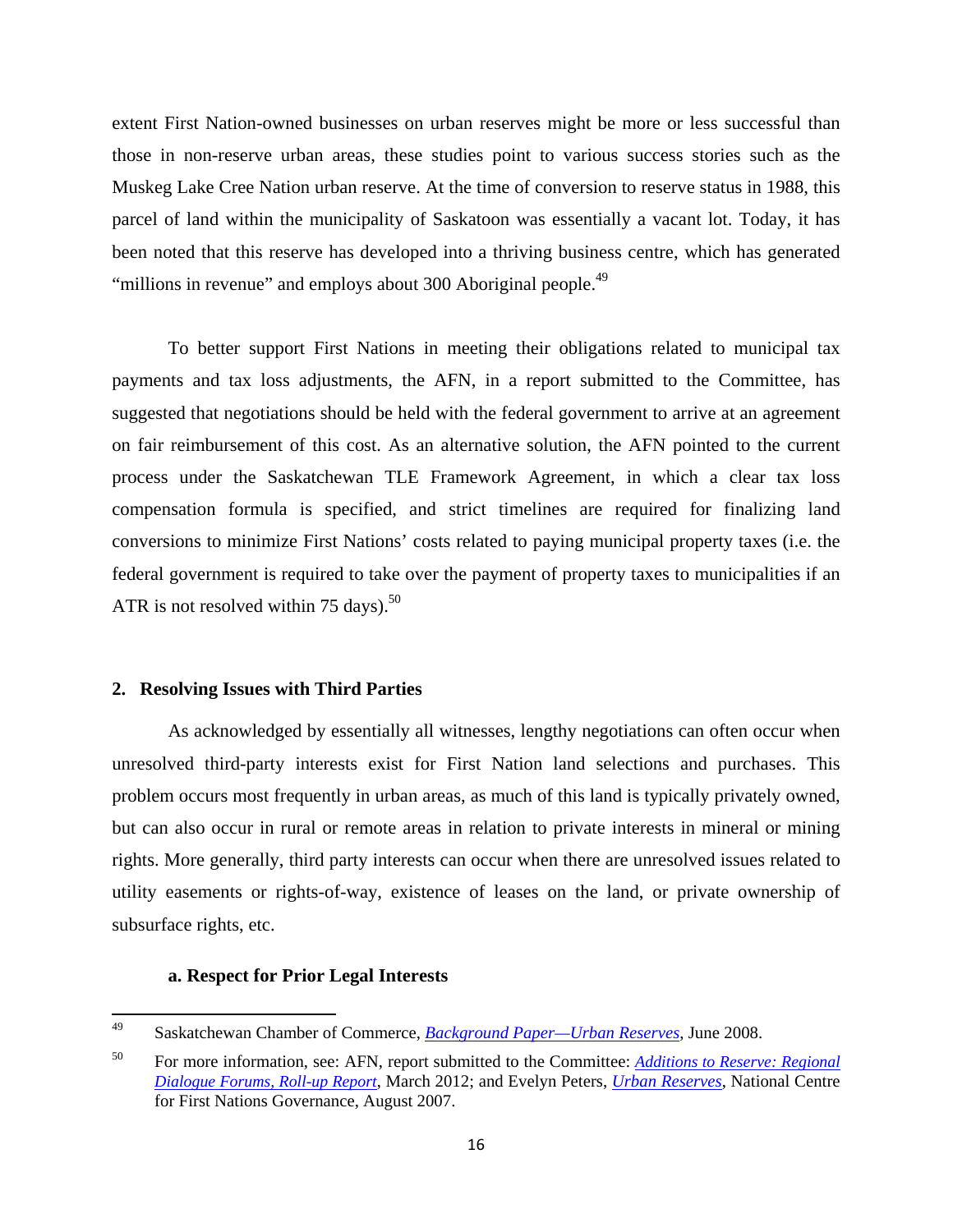According to ATR policy, to respect prior legal interests, the acquisition of land by a First Nation that is privately held property must occur on the basis of a willing seller / willing buver relationship.<sup>51</sup> Under the current system, although the federal government, working with the provinces and municipalities, can aid in identifying private sector interests on potential land selections, as noted by Chief Angus Toulouse, "The current policy puts the onus on First Nations to resolve these interests before the order-in-council is granted."52

 A major concern expressed by some First Nations relates to the actions of provincial governments in issuing mining licenses on land prior to the completion of ATR land conversions. In a statement consistent with that of Chief Wilfred McKay Jr. (Treaty Land Entitlement Committee of Manitoba Inc.),<sup>53</sup> Michael Sutherland (Peguis First Nation) noted that: "many times over the years since our TLE notification became valid in 1997 provincial departments have been issuing these leases without consultation with our First Nations communities."54

#### **b. Third Party Pricing Strategies for the Sale of Private Land to a First Nation**

 Another issue of great concern to First Nations relates to their experiences in negotiating purchases of privately held land through the ATR process. Several First Nation representatives observed that private land holders often inflate the value of their land once they are made aware that a potential buyer is a First Nation.<sup>55</sup> While the TLE framework agreements for Crown land in the Prairies include strict provisions for the assessment of fair market value, through an

<sup>51</sup> AANDC, *Frequently Asked Questions – Additions to Reserve*.

<sup>52</sup> *Proceedings*, Angus Toulouse, Ontario Regional Chief, Chiefs of Ontario, February 8, 2012.

<sup>53</sup> *Proceedings*, Wilfred McKay Jr., Member, Treaty Land Entitlement Committee Inc., February 14, 2012

<sup>54</sup>*Proceedings*, Michael Sutherland, Councillor, Peguis First Nation, February 14, 2012.

<sup>55</sup> For example, see *Proceedings*: David Meeches, Chief, Long Plain First Nation, February 8, 2012; Chief Wilfred McKay Jr., Member, Treaty Land Entitlement Committee of Manitoba Inc, February 14, 2012; and AFN, report submitted to the Committee: *Additions to Reserve: Regional Dialogue Forums, Roll-up Report*, March 2012.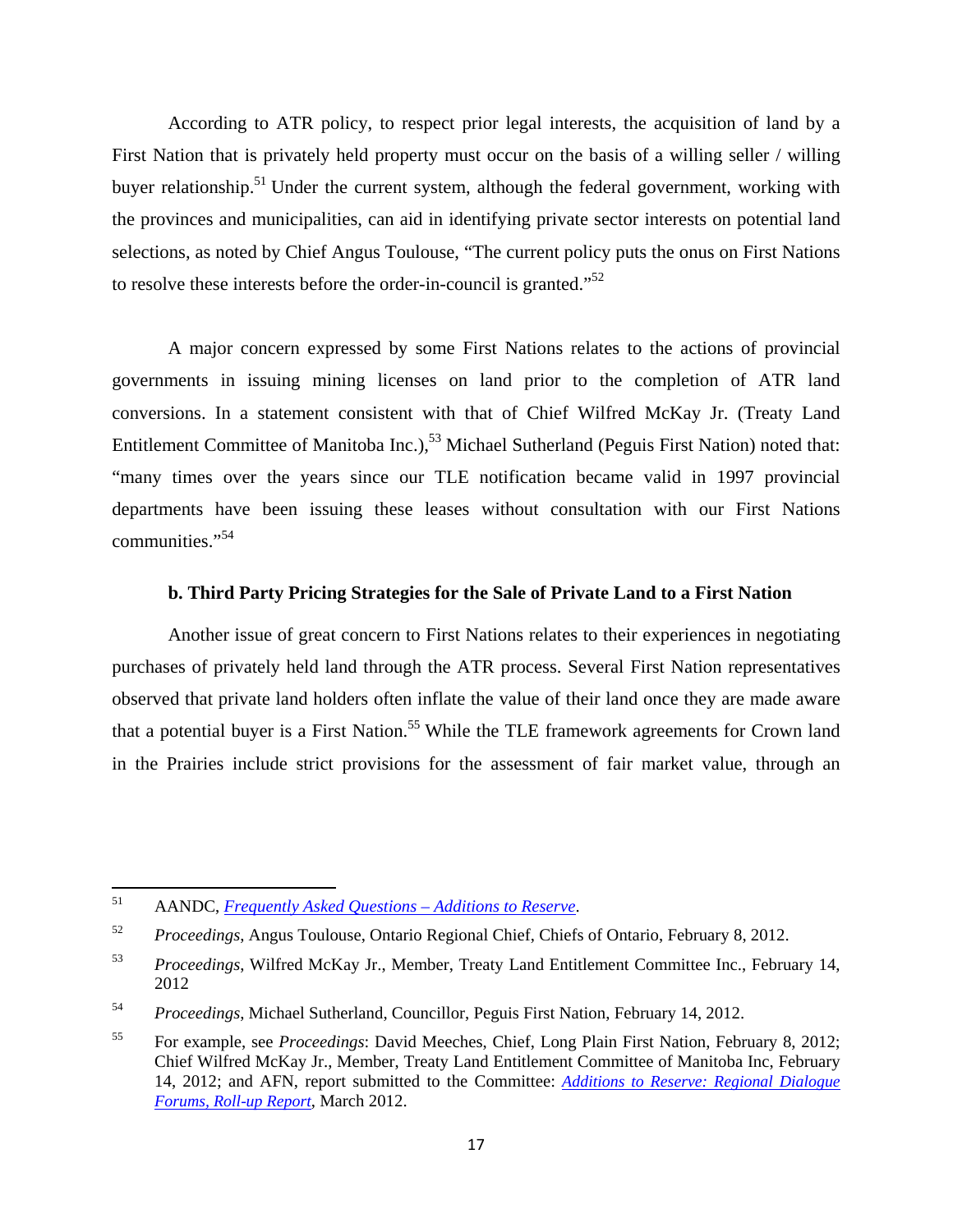independent appraisal,<sup>56</sup> these assessments do not necessarily apply to separate negotiations with landowners on their privately held land. As noted by Chief David Meeches: "[w]hen we settle our TLEs, we settle for a specific amount per acre. All of a sudden, we are buying [privately held] land that has increased in value and everyone around us is consistent in terms of capitalizing."<sup>57</sup> According to a report tabled with the Committee by the AFN, inflated land values for privately held land have had negative consequences, including "depleting a First Nation's financial resources" and "limiting future purchasing options."<sup>58</sup> The report further indicates that fair market land values "should be independently appraised to mitigate inflated land values as much as possible," and "should be fairly projected into the future."<sup>59</sup>

 While federal officials noted their ongoing work to increase capacity and develop tools such as the ATR toolkit, several witnesses noted that regional offices do not provide sufficient capacity to aid First Nations in resolving disputes with municipalities and third parties.<sup>60</sup> Many witnesses pointed more specifically to the lack of sufficient dispute resolution mechanisms. In particular, Margaret Buist stated that "… there are no formal dispute resolution mechanisms in place when ATR negotiations break down, and sometimes additions to reserve can languish for decades if those negotiations fail."<sup>61</sup> As noted by Ms. Buist, municipalities are concerned that First Nations and AANDC are able to proceed with the creation of a reserve without their

<sup>56</sup> For example, see: AANDC (formerly Department of Indian and Northern Affairs Canada), *A Synopsis of the Saskatchewan Treaty Land Entitlement Framework Agreement*, Treaty Land Entitlement/Specific Claims Unit, Saskatchewan Region, p. 13.

<sup>57</sup> *Proceedings*, David Meeches, Chief, Long Plain First Nation, February 8, 2012. Similar comments were provided by other witnesses. See, for example, *Proceedings*, William McKay Jr., Member, Treaty Land Entitlement Committee of Manitoba Inc., February 14, 2012; and AFN, in their report submitted to the Committee: *Additions to Reserve: Regional Dialogue Forums, Roll-up Report*, March 2012, p. 15.

<sup>58</sup> AFN, report submitted to the Committee: *Additions to Reserve: Regional Dialogue Forums, Roll-up Report*, March 2012, p. 7.

<sup>59</sup> Ibid, p. 16.

<sup>60</sup> For example, see *Proceedings*: Angus Toulouse, Ontario Regional Chief, Chiefs of Ontario, February 8, 2012; and Jody Wilson-Raybould, British Columbia Regional Chief, Assembly of First Nations, April 3, 2012.

<sup>61</sup>*Proceedings*, Margaret Buist, Director General, Lands and Environmental Development, AANDC, February 7, 2012.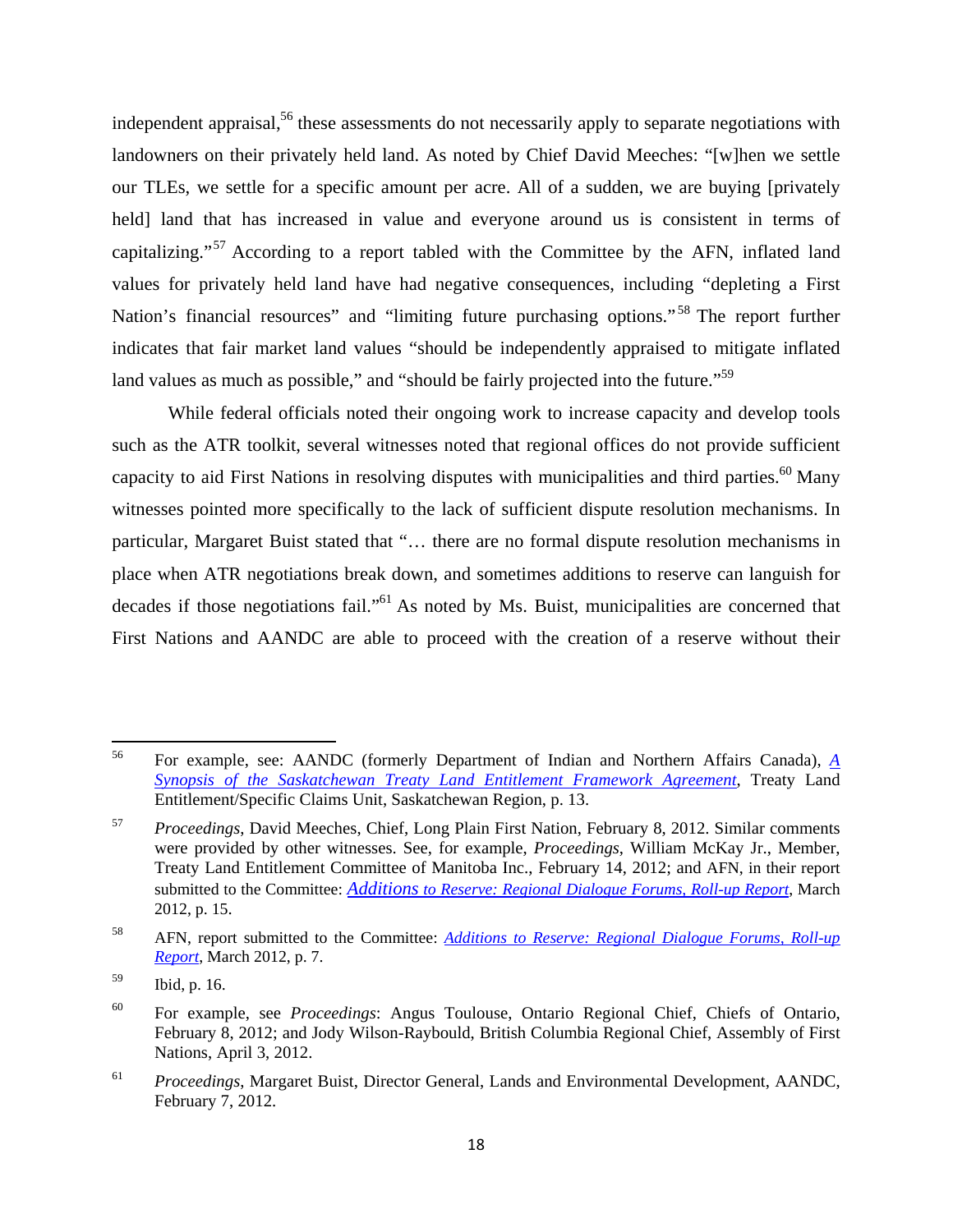consent, and First Nations are concerned that municipalities and third parties are able to delay the process by refusing to negotiate. $62$ 

 As noted by the OAG, there has been a consistent underutilization of formal dispute resolution mechanisms within the ATR process, even where provisions for these mechanisms exist within TLE Framework agreements.

Dispute resolution mechanisms for resolving obstacles that may arise during the course of implementation can be helpful, but only when the parties involved use them… Although such mechanisms exist in both regions—the Settlement Board and Arbitration Board in Saskatchewan and the Implementation Monitoring Committee and Senior Advisory Committee in Manitoba—they are not being used in a way that helps to resolve outstanding issues and conflicts, such as third-party interests.<sup>63</sup>

## **Article III. Developing Legislation**

 Andrew Beynon (AANDC) described the current efforts of the AANDC—AFN Joint Working Group to explore ideas for national ATR legislation. Mr. Beynon noted that the development of such legislation could include common features currently found in the optional claims settlements implementation legislation facilitated through the TLE Framework agreements in the Prairies.<sup>64</sup> Various First Nations representatives expressed the need to adapt this type of legislation for application across Canada.<sup>65</sup>

 Witnesses agreed that the benefit of moving to enforceable legislation would enable a more efficient and effective system for resolving the issues noted throughout this report. As well, the inclusion of specific criteria and conditions for negotiating agreements among First Nations,

 $62$  Ibid.

<sup>63</sup> OAG, "Chapter 7: Indian and Northern Affairs Canada – Meeting Treaty Land Entitlement Obligations," *Report of the Auditor General of Canada*, November 2005.

<sup>64</sup>*Proceedings*, Andrew Beynon, Director General, Community Opportunities, AANDC, February 7, 2012.

 $65$  See, for example, the comments in the proceedings from Committee hearings with Angus Toulouse, Ontario Regional Chief, Chiefs of Ontario (February 8, 2012); and Chief Robert Louie, Chair, First Nations Lands Advisory Board (February 14, 2012).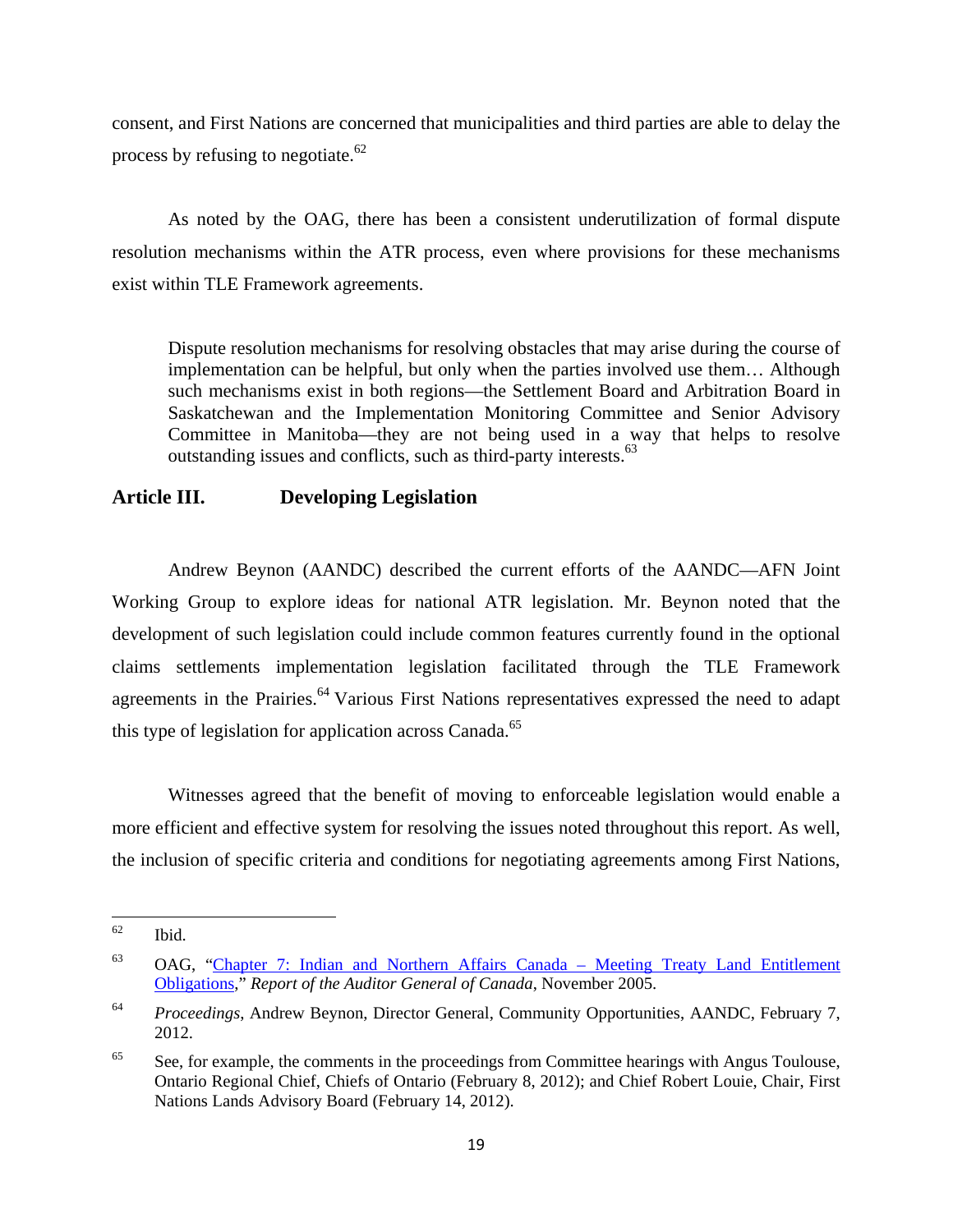municipalities and third party interests would minimize the necessity for federal government involvement.<sup>66</sup> As noted by Kathleen Lickers (AFN):

One of the things that both the Saskatchewan and Manitoba TLE Framework Agreements provide is very concrete examples of the benefit of the First Nations in... [a negotiation]... being able to foresee what it is that they are working toward and to actually negotiate a lot of those issues at the front end of the process.<sup>67</sup>

As well, Andrew Beynon noted that one option available to First Nations under the claims settlements implementation legislation in the Prairies is to arrange for pre-reserve designation on selected lands.<sup>68</sup> Mr. Beynon went on to state that "[pre-reserve designation]... is a very effective tool where, before a reserve is created, First Nations membership can decide what use they would like to see of particular parcels of land. That is very helpful in assisting with existing developments that are on parcels of land that people want to acquire."<sup>69</sup> In particular, a pre-reserve designation allows a First Nation to hold a vote from its community members, asking whether there is agreement on having a particular third-party interest maintained on a proposed parcel of land once it is converted to reserve status through  $ATR$ .<sup>70</sup> If the community is in favour, pending approval by the Minister of Aboriginal Affairs and Northern Development, this would allow development to occur in a timely fashion as soon as the land has been set apart as a reserve, and would expedite the land conversion process by eliminating the need for negotiations among First Nations and the relevant third party.<sup>71</sup> While the AFN has indicated its support for pre-reserve designations, they caution that "more capacity is needed..."<sup>72</sup> Another option would

<sup>66</sup> *Proceedings*, Jody Wilson-Raybould, British Columbia Regional Chief, Assembly of First Nations, April 3, 2012.

<sup>67</sup> *Proceedings*, Kathleen Lickers, External Legal Advisor, Assembly of First Nations, April 3, 2012.

<sup>68</sup> *Proceedings*, Andrew Beynon, Director General, Community Opportunities, AANDC, February 7, 2012.

 $^{69}$  Ibid.

<sup>70</sup> For further information on the pre-reserve designation process, see: Mary Hurley, *Bill C-37: Claim Settlements (Alberta and Saskatchewan) Implementation Act*, Parliamentary Information and Research Service, Library of Parliament, LS-415E, Revised 14 March 2002.

 $71$  Ibid.

<sup>72</sup> AFN, report submitted to the Committee: *Additions to Reserve: Regional Dialogue Forums, Roll-up Report*, March 2012, p. 15.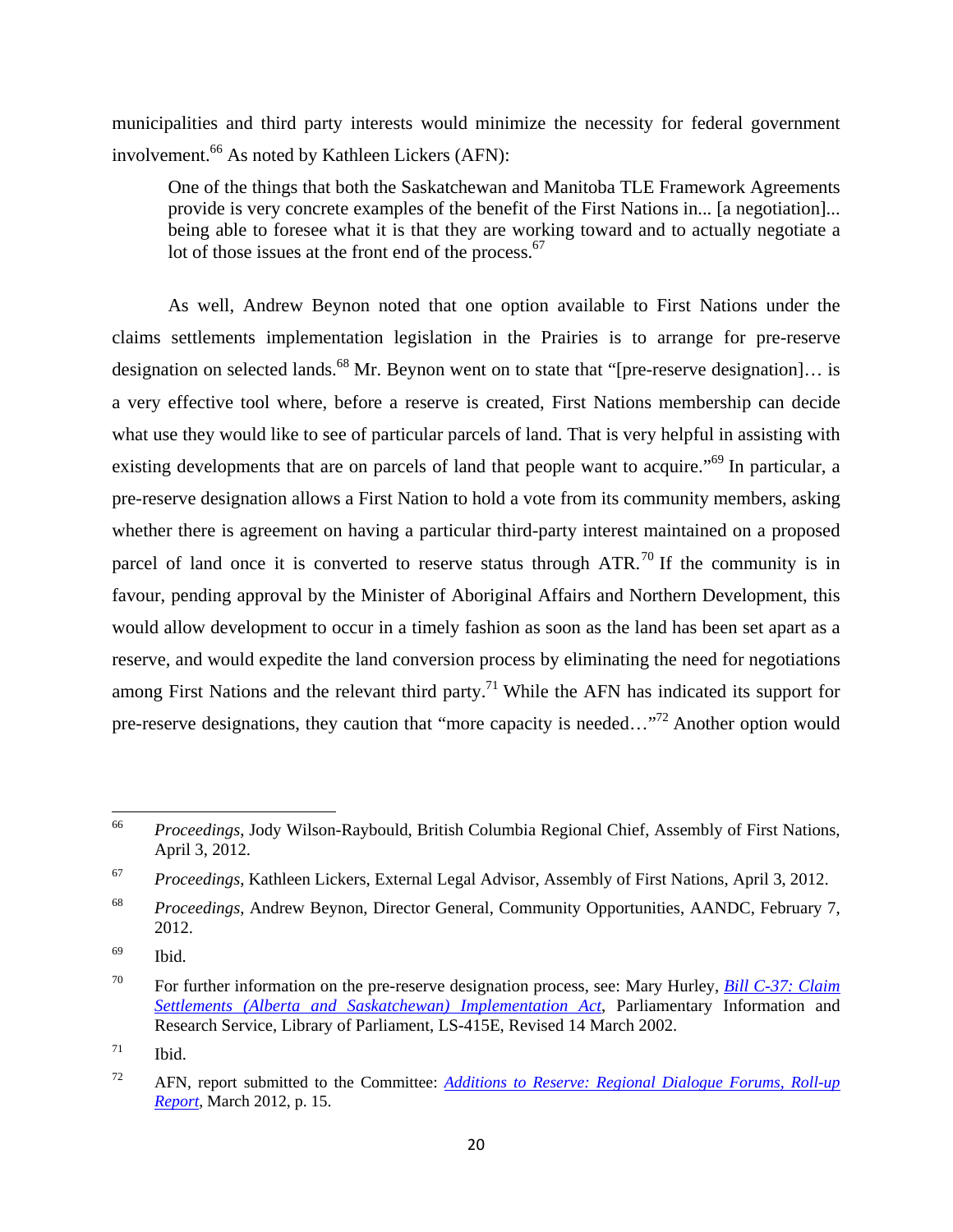be for the Minister to issue a written permit granting a third party the right to occupy, use, reside on or exercise rights on reserve land for limited purposes and periods.<sup>73</sup>

## **COMMITTEE OBSERVATIONS**

 During our investigations into the ATR policy and process, the Committee benefited greatly from the valuable insights of witnesses who appeared during meetings on this important subject. We thank all those who took the time to provide their views and suggestions. The Committee observes that a key message conveyed by virtually all witnesses was that, although some positive change has occurred in recent years, major changes are required to the existing system to better enable First Nations to engage in economic development by facilitating the resolution of ATR in a fast and effective manner.

 Based on what we heard, the Committee observes that there is an urgent need for the federal government to enhance the existing ATR policy and process by improving AANDC management practices, both nationally and within regional AANDC offices, improving the effectiveness of dealing with municipal and third-party interests, and exploring options for supporting First Nations in their negotiations with municipalities and third parties. The Committee is especially concerned with testimony provided by officials from the OAG, who noted that most of its recommendations from a 2005 audit of the ATR policy regarding deficiencies in ATR management systems had not yet been implemented, and by First Nations witnesses in relation to the predatory pricing strategies of third-party landowners. The Committee strongly urges the Government of Canada, working with First Nations and other stakeholders, to address the issues of ATR management systems and predatory pricing, as well as the many other issues highlighted within this report.

To facilitate the development of a more efficient and effective process for converting land to reserve status through the ATR process, the Committee recommends:

 $^{73}$  Ibid.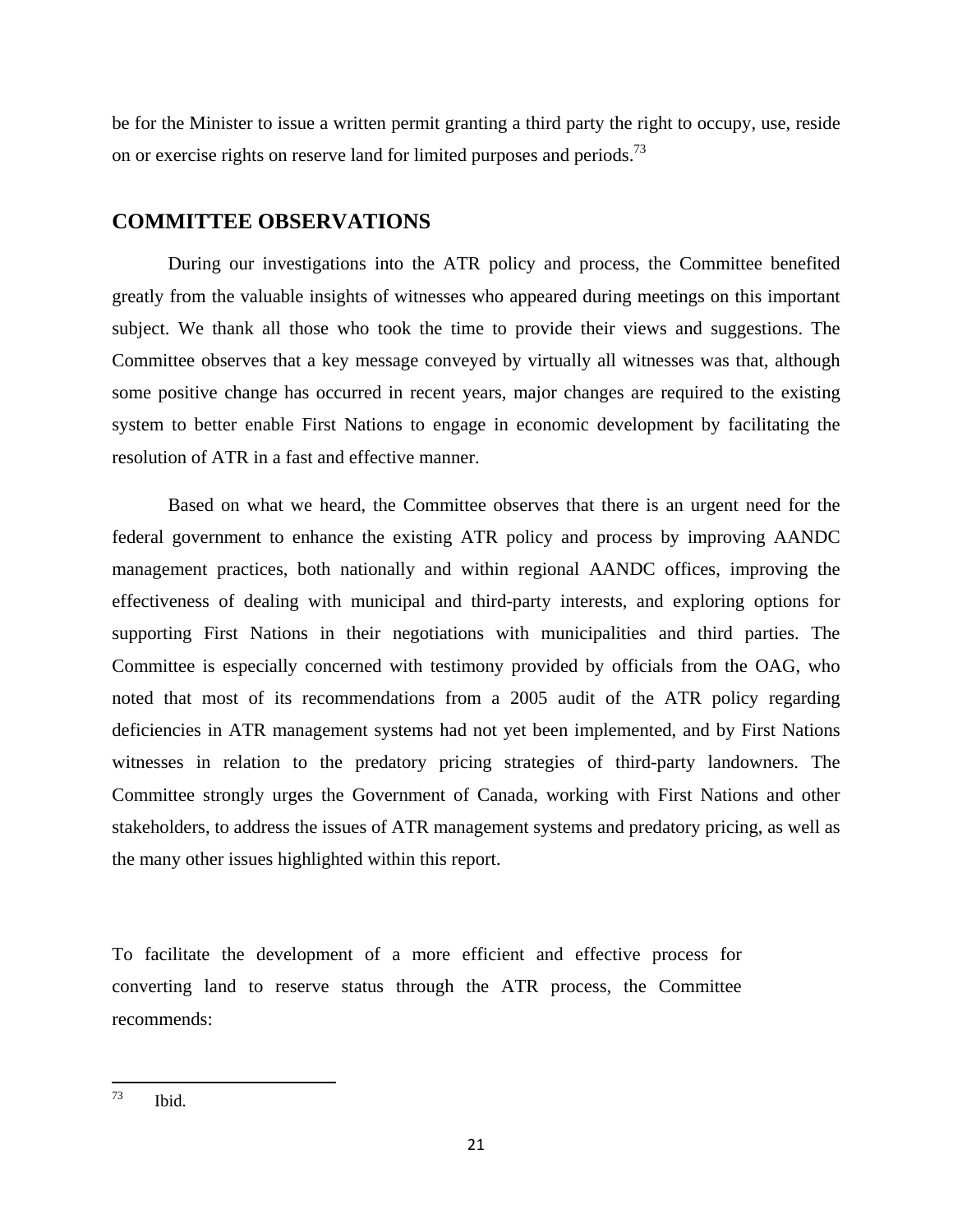That the Department of Aboriginal Affairs and Northern Development Canada, in collaboration with First Nations through the Joint Working Group, develop and table an action plan before the Committee by 31 March 2013 that establishes clear targets and timelines for implementing agreedupon measures to improve the existing ATR process, and clearly identifies and provides options for resolving areas within the ATR process causing the greatest delays, including legislative or policy options relating to:

- Pre-reserve designations and/or recognition of interests for lands identified by First Nations for conversion to reserve status;
- Support mechanisms, including dispute resolution assistance, to First Nations in their negotiations with municipalities and third parties;
- Identifying best practices and implementing measures to prevent predatory pricing strategies of third-party landowners on the sale of privately held land to First Nations; and
- Streamlining the procedural requirements in relation to the federal ATR policy, including implementing recommendations from the OAG on improving management systems.

The Committee believes that, through the development of this action plan, the federal government would be better equipped to enable transformative change for First Nations peoples in reserve communities and, indeed, for all Canadians.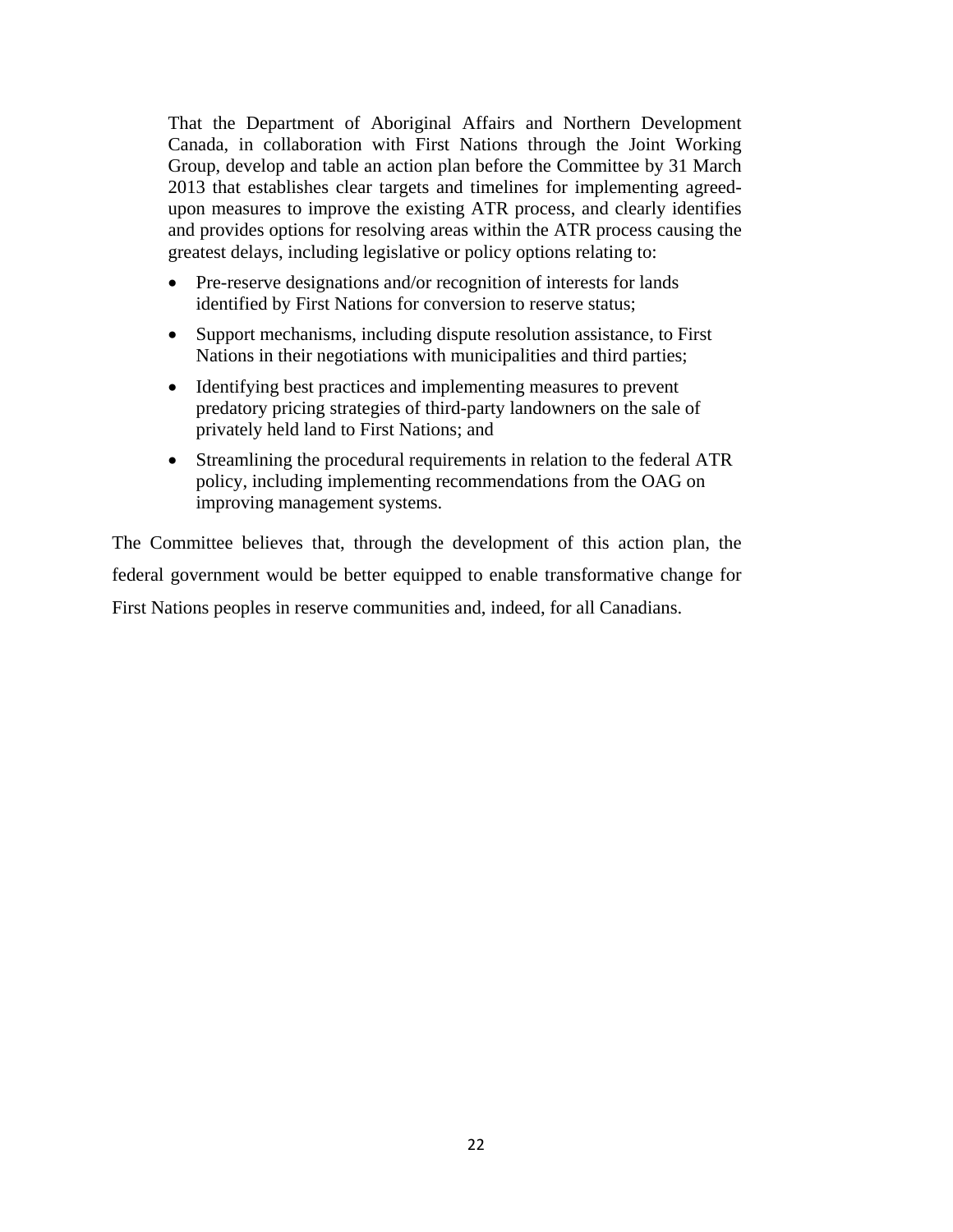# **APPENDIX A – OVERVIEW OF ADDITIONS TO RESERVE PROCESS**



Source: Adapted from OAG of Canada, "Chapter 4: Treaty Land Entitlement Obligations – Indian and Northern Affairs Canada," *Status Report of the Auditor General of Canada*, March 2009.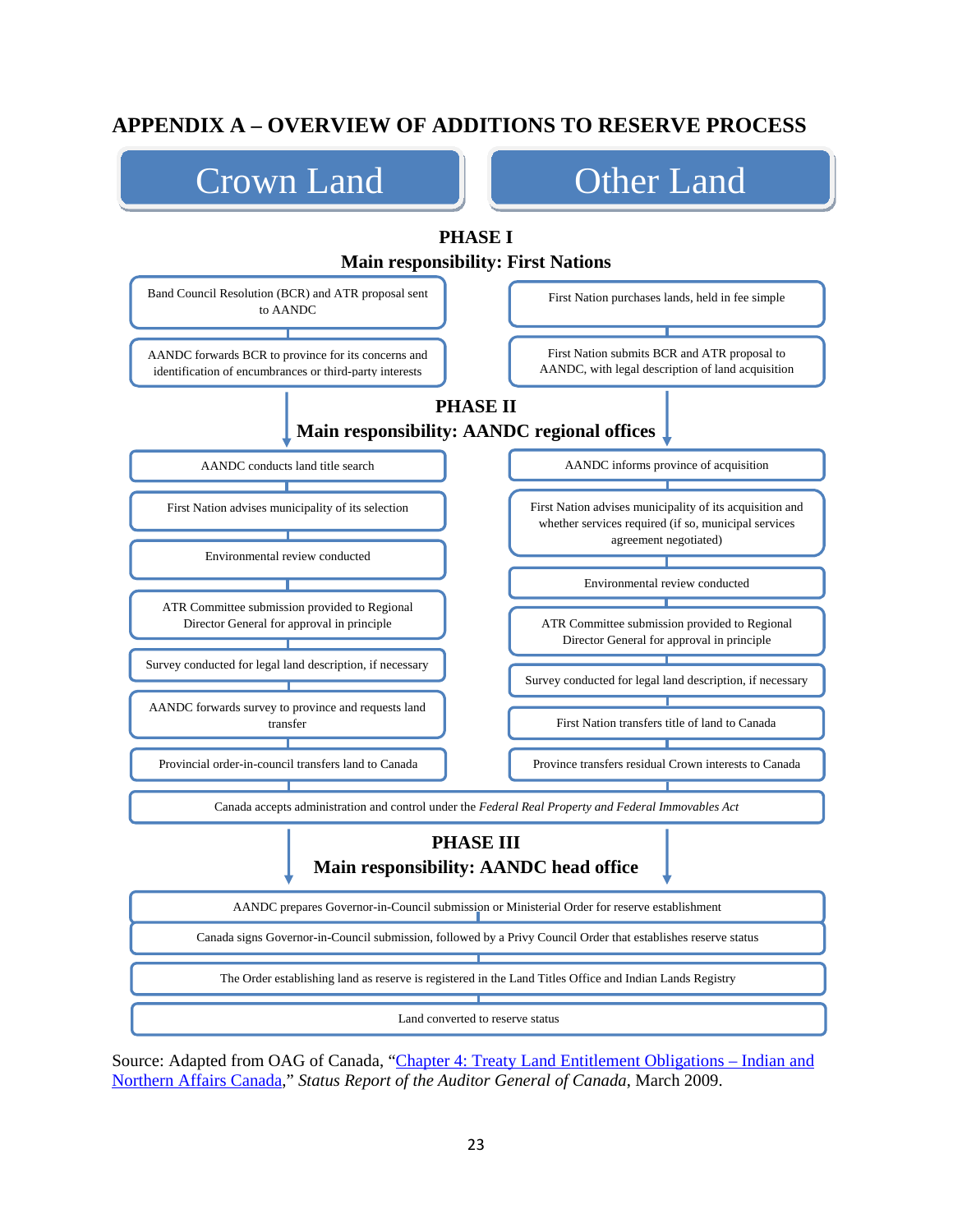# **APPENDIX B – WITNESSES**

| <b>Meeting Date</b> | <b>Agency and Spokesperson</b>                                                                                                                                                                                                                                                                                                                                                            | <b>Brief</b> |
|---------------------|-------------------------------------------------------------------------------------------------------------------------------------------------------------------------------------------------------------------------------------------------------------------------------------------------------------------------------------------------------------------------------------------|--------------|
| February 7, 2012    | <b>Aboriginal Affairs and Northern</b><br><b>Development Canada:</b><br>Margaret Buist, Director General, Lands and<br><b>Environmental Management;</b><br>Andrew Beynon, Director General, Community<br>Opportunities;<br>Anik Dupont, Director General, Specific<br>Claims.                                                                                                             | $\mathbf{X}$ |
|                     | <b>Natural Resources Canada:</b><br>Jean Gagnon, Deputy Surveyor General,<br><b>Surveyor General Branch;</b><br>Peter Sullivan, Surveyor General and<br>International Boundary Commissioner,<br>Surveyor General Branch;<br>Brian Ballantyne, Senior Advisor, Land Tenure<br>and Boundaries, Surveyor General Branch;<br>Brian Gray, Assistant Deputy Minister, Earth<br>Sciences Sector. | X            |
| February 8, 2012    | <b>Chiefs of Ontario:</b><br>Angus Toulouse, Ontario Regional Chief.<br><b>Long Plain First Nation:</b><br>David Meeches, Chief;<br>Vincent Perswain, Executive Director, Long<br>Plain Trust;<br>Tim Daniels, Special Projects Officer;<br>Ernie Daniels, Elder.                                                                                                                         | $\mathbf{X}$ |
| February 14, 2012   | <b>Treaty Land Entitlement Committee of</b><br><b>Manitoba Inc.:</b><br>Nelson Genaille, President;<br>Wilfred McKay Jr., Member.                                                                                                                                                                                                                                                         | $\mathbf X$  |
|                     | <b>Peguis First Nation:</b><br>Nathan McCorrister, Executive Director;<br>Michael Sutherland, Councilor.                                                                                                                                                                                                                                                                                  | $\mathbf X$  |